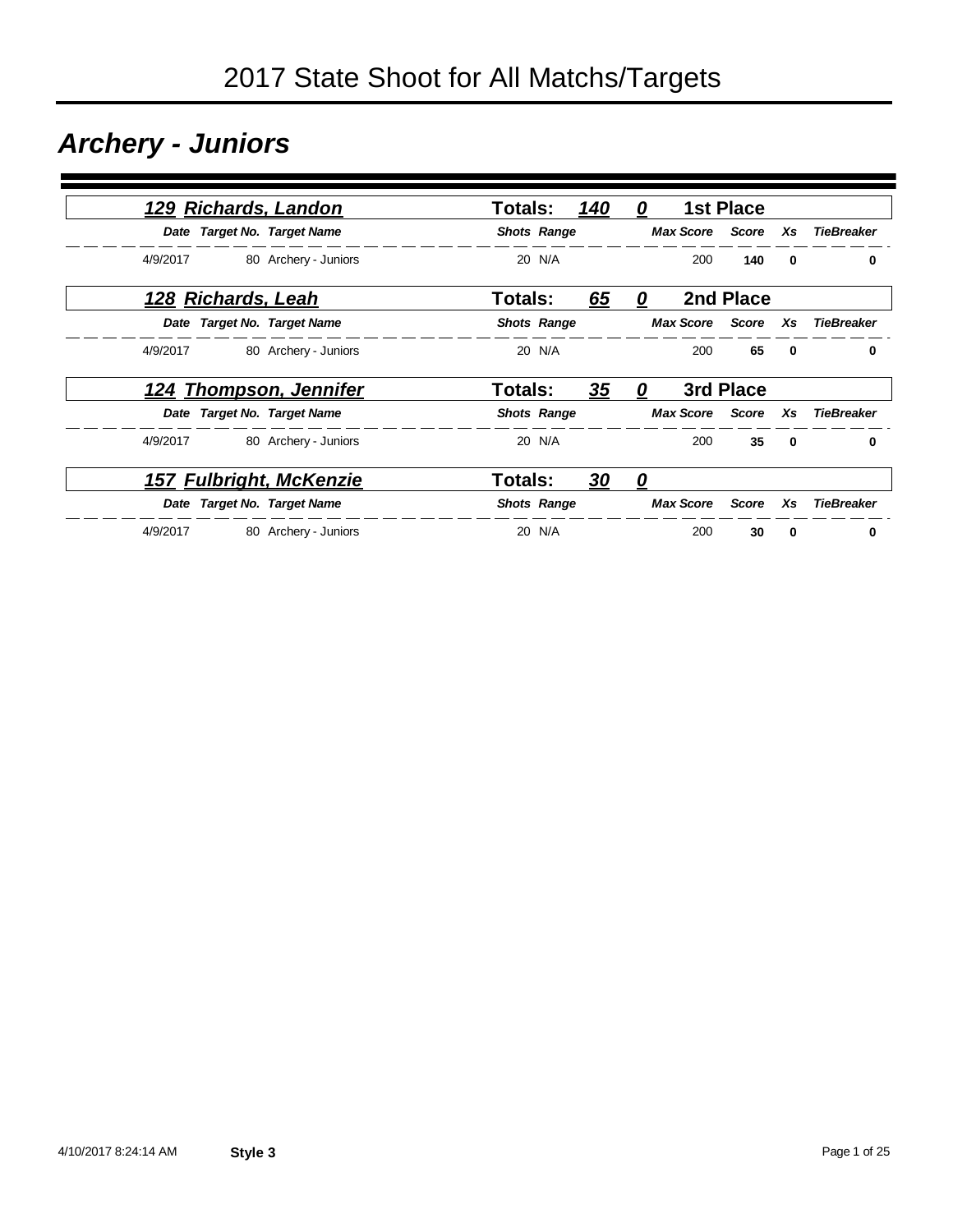### *Archery - Ladies*

| Poulin, Jessica<br>151        |                     | Totals:            | 115       | 0                                 | <b>1st Place</b> |    |                   |
|-------------------------------|---------------------|--------------------|-----------|-----------------------------------|------------------|----|-------------------|
| Date Target No. Target Name   |                     | <b>Shots Range</b> |           | <b>Max Score</b>                  | <b>Score</b>     | Xs | <b>TieBreaker</b> |
| 4/9/2017                      | 90 Archery - Ladies | 20 N/A             |           | 200                               | 115              | 0  | 0                 |
| <u> 144 Neeson, Darcie</u>    |                     | <b>Totals:</b>     | 65        | 0                                 | 2nd Place        |    |                   |
| Date Target No. Target Name   |                     | <b>Shots Range</b> |           | <b>Max Score</b>                  | <b>Score</b>     | Xs | <b>TieBreaker</b> |
| 4/9/2017                      | 90 Archery - Ladies | 20 N/A             |           | 200                               | 65               | 0  | 0                 |
| <u>136 Keener, Shari</u>      |                     | <b>Totals:</b>     | 65        | 0                                 | 3rd Place        |    |                   |
| Date Target No. Target Name   |                     | <b>Shots Range</b> |           | <b>Max Score</b>                  | Score            | Xs | <b>TieBreaker</b> |
| 4/9/2017                      | 90 Archery - Ladies | 20 N/A             |           | 200                               | 65               | 0  | 0                 |
| <u>154 Prestin, Alice</u>     |                     | <b>Totals:</b>     | 60        | $\boldsymbol{\varrho}$            |                  |    |                   |
| Date Target No. Target Name   |                     | <b>Shots Range</b> |           | <b>Max Score</b>                  | <b>Score</b>     | Xs | <b>TieBreaker</b> |
| 4/9/2017                      | 90 Archery - Ladies | 20 N/A             |           | 200                               | 60               | 0  | 0                 |
| 101 Perkins, Kayla            |                     | <b>Totals:</b>     | 60        | 0                                 |                  |    |                   |
| Date Target No. Target Name   |                     | <b>Shots Range</b> |           | <b>Max Score</b>                  | <b>Score</b>     | Xs | <b>TieBreaker</b> |
| 4/9/2017                      | 90 Archery - Ladies | 20 N/A             |           | 200                               | 60               | 0  | 0                 |
| 161 Milford, Joy              |                     | <b>Totals:</b>     | <u>50</u> | $\overline{\mathbf{0}}$           |                  |    |                   |
| Date Target No. Target Name   |                     | <b>Shots Range</b> |           | <b>Max Score</b>                  | <b>Score</b>     | Xs | <b>TieBreaker</b> |
| 4/9/2017                      | 90 Archery - Ladies | 20 N/A             |           | 200                               | 50               | 0  | 0                 |
| 106 Camp, Michelle            |                     | <b>Totals:</b>     | 50        | $\overline{\mathbf{0}}$           |                  |    |                   |
| Date Target No. Target Name   |                     | <b>Shots Range</b> |           | <b>Max Score</b>                  | <b>Score</b>     | Xs | <b>TieBreaker</b> |
| 4/9/2017                      | 90 Archery - Ladies | 20 N/A             |           | 200                               | 50               | 0  | 0                 |
| 135 Nolen, Mary               |                     | <b>Totals:</b>     | 35        | 0                                 |                  |    |                   |
| Date Target No. Target Name   |                     | <b>Shots Range</b> |           | <b>Max Score</b>                  | <b>Score</b>     | Xs | <b>TieBreaker</b> |
| 4/9/2017                      | 90 Archery - Ladies | 20 N/A             |           | 200                               | 35               | 0  | 0                 |
| <u> 120 Burgess, Michelle</u> |                     | Totals:            | 30        | $\mathbf{\Omega}$                 |                  |    |                   |
| Date Target No. Target Name   |                     | <b>Shots Range</b> |           | <b>Max Score</b>                  | <b>Score</b>     | Xs | <b>TieBreaker</b> |
| 4/9/2017                      | 90 Archery - Ladies | 20 N/A             |           | 200                               | 30               | 0  | 0                 |
| 159 Clark, Cherri             |                     | <b>Totals:</b>     | 20        | $\overline{\boldsymbol{\varrho}}$ |                  |    |                   |
| Date Target No. Target Name   |                     | <b>Shots Range</b> |           | <b>Max Score</b>                  | <b>Score</b>     | Xs | <b>TieBreaker</b> |
| 4/9/2017                      | 90 Archery - Ladies | 20 N/A             |           | 200                               | 20               |    | 0                 |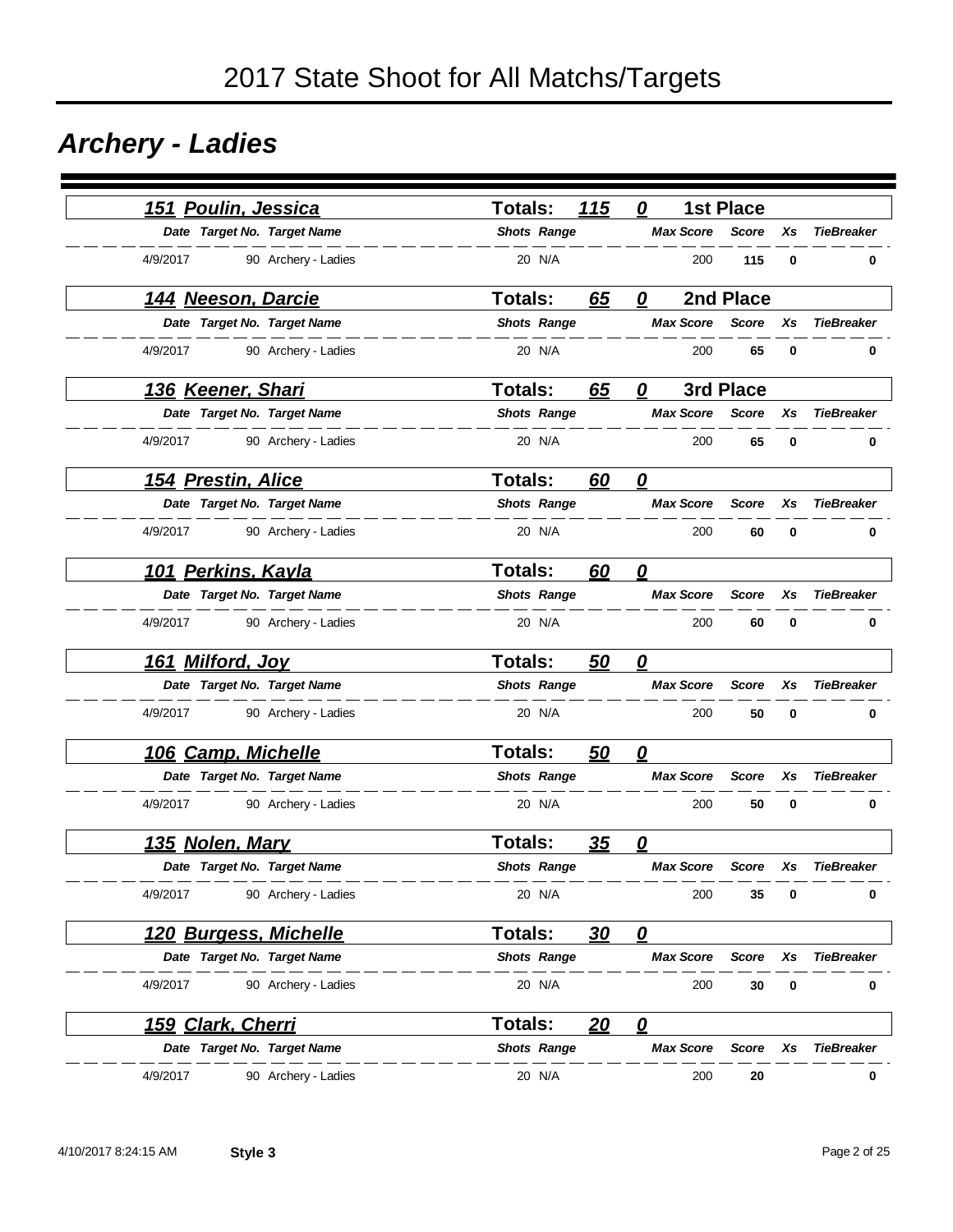|          | 137 Boger, Barb |                             | <b>Totals:</b> |                    | <u>20</u>  | 0                |       |    |            |
|----------|-----------------|-----------------------------|----------------|--------------------|------------|------------------|-------|----|------------|
|          |                 | Date Target No. Target Name |                | <b>Shots Range</b> |            | <b>Max Score</b> | Score | Xs | TieBreaker |
| 4/9/2017 |                 | 90 Archery - Ladies         |                | 20 N/A             |            | 200              | 20    | 0  | 0          |
|          | 123 Reed, Linda |                             | Totals:        |                    | <u> 10</u> | 0                |       |    |            |
|          |                 | Date Target No. Target Name |                | <b>Shots Range</b> |            | <b>Max Score</b> | Score | Xs | TieBreaker |
| 4/9/2017 |                 | 90 Archery - Ladies         |                | 20 N/A             |            | 200              | 10    | 0  | 0          |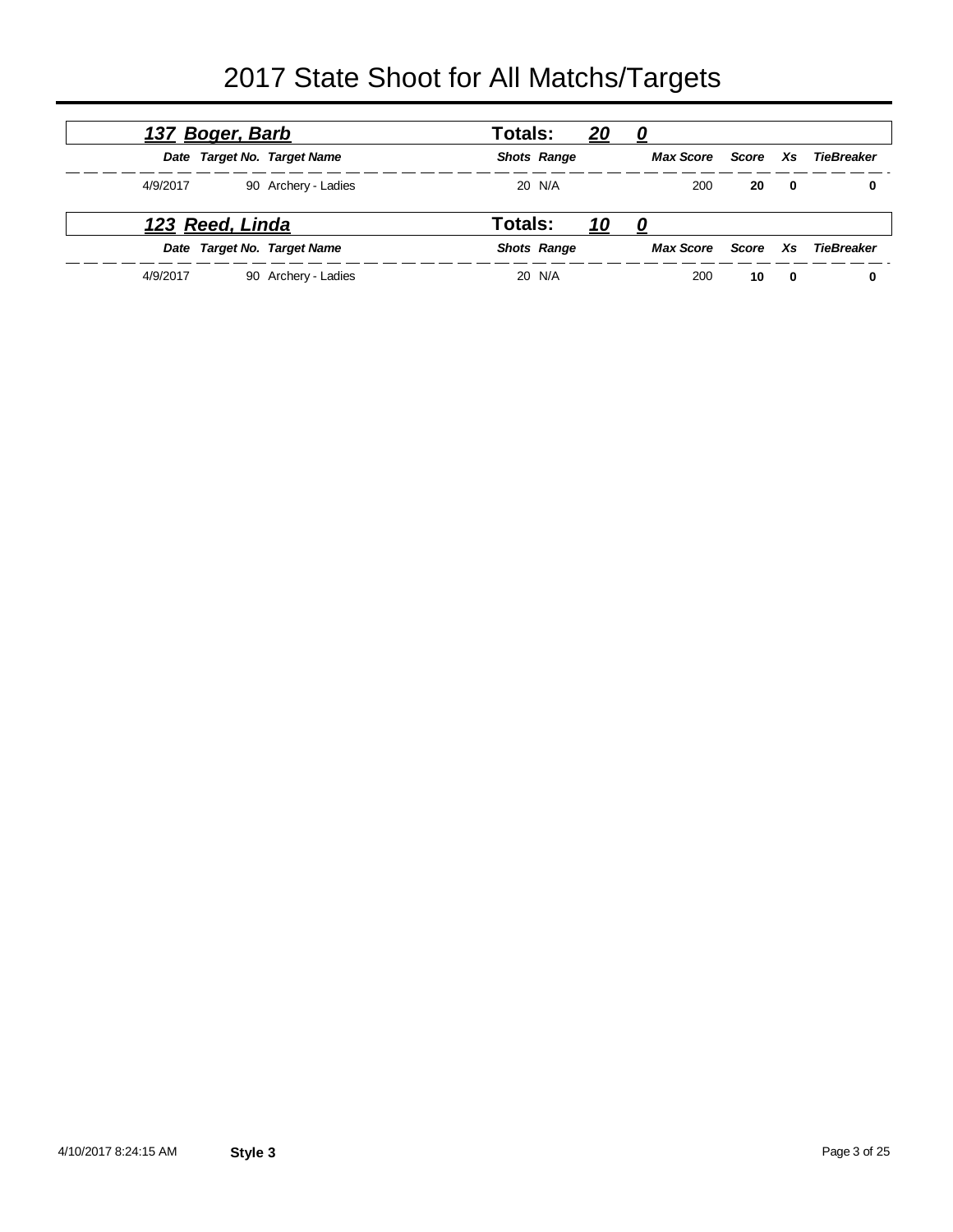### *Archery - Mens*

|                         | 132 Grabowski, Earl          | <b>Totals:</b>     | 120         | 0                       | <b>1st Place</b> |    |                   |
|-------------------------|------------------------------|--------------------|-------------|-------------------------|------------------|----|-------------------|
|                         | Date Target No. Target Name  | <b>Shots Range</b> |             | <b>Max Score</b>        | <b>Score</b>     | Хs | <b>TieBreaker</b> |
| 4/9/2017                | 100 Archery - Mens           | 20 N/A             |             | 200                     | 120              | 0  | 0                 |
| <u>134 Nolen, Mike</u>  |                              | Totals:            | 115         | 0                       | 2nd Place        |    |                   |
|                         | Date Target No. Target Name  | <b>Shots Range</b> |             | <b>Max Score</b>        | <b>Score</b>     | Хs | <b>TieBreaker</b> |
| 4/9/2017                | 100 Archery - Mens           | 20 N/A             |             | 200                     | 115              | 0  | 0                 |
|                         | <u>142 Hull, Timothy</u>     | <b>Totals:</b>     | <u> 105</u> | 0                       | 3rd Place        |    |                   |
|                         | Date Target No. Target Name  | <b>Shots Range</b> |             | <b>Max Score</b>        | <b>Score</b>     | Xs | <b>TieBreaker</b> |
| 4/9/2017                | 100 Archery - Mens           | 20 N/A             |             | 200                     | 105              | 0  | 0                 |
|                         | <u>118 Zdawcsynsk, Steve</u> | <b>Totals:</b>     | 95          | $\overline{\mathbf{0}}$ |                  |    |                   |
|                         | Date Target No. Target Name  | <b>Shots Range</b> |             | <b>Max Score</b>        | <b>Score</b>     | Xs | <b>TieBreaker</b> |
| 4/9/2017                | 100 Archery - Mens           | 20 N/A             |             | 200                     | 95               | 0  | 0                 |
| 130 Jenkins, Tim        |                              | <b>Totals:</b>     | 95          | 0                       |                  |    |                   |
|                         | Date Target No. Target Name  | <b>Shots Range</b> |             | <b>Max Score</b>        | <b>Score</b>     | Xs | <b>TieBreaker</b> |
| 4/9/2017                | 100 Archery - Mens           | 20 N/A             |             | 200                     | 95               | 0  | 0                 |
| 103 Brant, Curt         |                              | <b>Totals:</b>     | 85          | 0                       |                  |    |                   |
|                         | Date Target No. Target Name  | <b>Shots Range</b> |             | <b>Max Score</b>        | <b>Score</b>     | Xs | <b>TieBreaker</b> |
| 4/9/2017                | 100 Archery - Mens           | 20 N/A             |             | 200                     | 85               | 0  | 0                 |
|                         | 114 Richards, Patrick        | <b>Totals:</b>     | 85          | 0                       |                  |    |                   |
|                         | Date Target No. Target Name  | <b>Shots Range</b> |             | <b>Max Score</b>        | <b>Score</b>     | Xs | <b>TieBreaker</b> |
| 4/9/2017                | 100 Archery - Mens           | 20 N/A             |             | 200                     | 85               | 0  | 0                 |
|                         | 145 Hefmeister, Scott        | <b>Totals:</b>     | 80          | 0                       |                  |    |                   |
|                         | Date Target No. Target Name  | <b>Shots Range</b> |             | <b>Max Score</b>        | <b>Score</b>     | Xs | <b>TieBreaker</b> |
| 4/9/2017                | 100 Archery - Mens           | 20 N/A             |             | 200                     | 80               | 0  | 0                 |
| <u>122 Reed, Steve</u>  |                              | Totals:            | <u>70</u>   | $\overline{\mathbf{0}}$ |                  |    |                   |
|                         | Date Target No. Target Name  | <b>Shots Range</b> |             | <b>Max Score</b>        | <b>Score</b>     | Xs | <b>TieBreaker</b> |
| 4/9/2017                | 100 Archery - Mens           | 20 N/A             |             | 200                     | 70               | 0  | 0                 |
| <u>140 Poulin, Troy</u> |                              | Totals:            | 65          | <u>0</u>                |                  |    |                   |
|                         | Date Target No. Target Name  | <b>Shots Range</b> |             | <b>Max Score</b>        | Score            | Xs | <b>TieBreaker</b> |
| 4/9/2017                | 100 Archery - Mens           | 20 N/A             |             | 200                     | 65               | 0  | 0                 |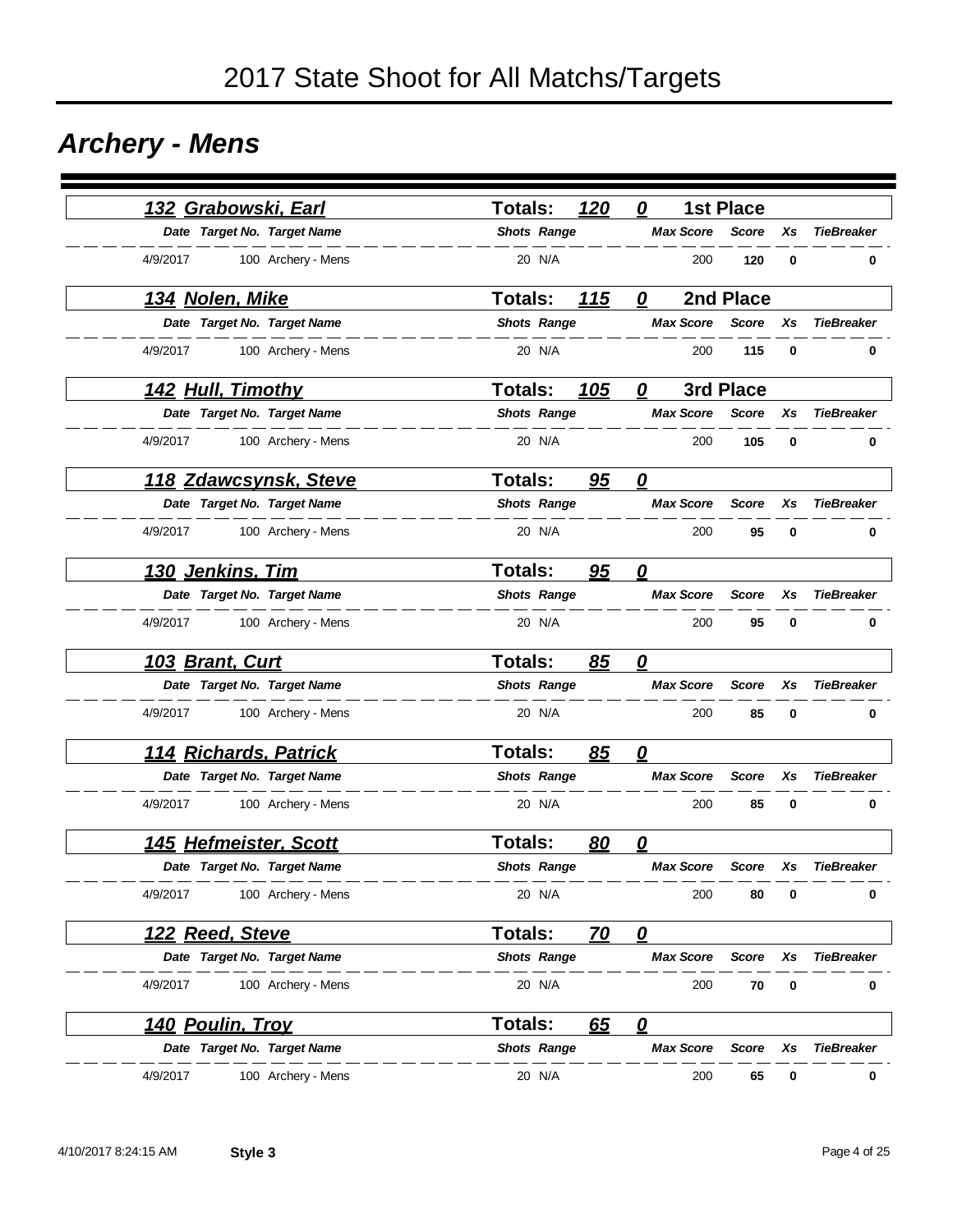| <u>110 Benoist, Brent</u>   | Totals:        | 60 | 0                                                                                                                                                                            |              |             |                   |
|-----------------------------|----------------|----|------------------------------------------------------------------------------------------------------------------------------------------------------------------------------|--------------|-------------|-------------------|
| Date Target No. Target Name |                |    | <b>Max Score</b>                                                                                                                                                             | <b>Score</b> | Xs          | <b>TieBreaker</b> |
| 100 Archery - Mens          | 20 N/A         |    | 200                                                                                                                                                                          | 60           | $\mathbf 0$ | 0                 |
|                             | Totals:        | 45 | 0                                                                                                                                                                            |              |             |                   |
| Date Target No. Target Name |                |    | <b>Max Score</b>                                                                                                                                                             | <b>Score</b> | Xs          | <b>TieBreaker</b> |
| 100 Archery - Mens          | 20 N/A         |    | 200                                                                                                                                                                          | 45           | 0           | 0                 |
| 156 Fulbright, Greg         | <b>Totals:</b> | 40 | 0                                                                                                                                                                            |              |             |                   |
| Date Target No. Target Name |                |    | <b>Max Score</b>                                                                                                                                                             | <b>Score</b> | Xs          | <b>TieBreaker</b> |
| 100 Archery - Mens          | 20 N/A         |    | 200                                                                                                                                                                          | 40           | $\mathbf 0$ | 0                 |
| 121 Burgess, Marty          | <b>Totals:</b> | 30 | 0                                                                                                                                                                            |              |             |                   |
| Date Target No. Target Name |                |    | <b>Max Score</b>                                                                                                                                                             | <b>Score</b> | Xs          | <b>TieBreaker</b> |
| 100 Archery - Mens          | 20 N/A         |    | 200                                                                                                                                                                          | 30           | $\bf{0}$    | 0                 |
| <u>Thompson, Scott</u>      | <b>Totals:</b> | 30 | <u>0</u>                                                                                                                                                                     |              |             |                   |
| Date Target No. Target Name |                |    | <b>Max Score</b>                                                                                                                                                             | <b>Score</b> | Xs          | <b>TieBreaker</b> |
| 100 Archery - Mens          | 20 N/A         |    | 200                                                                                                                                                                          | 30           | $\bf{0}$    | 0                 |
| 102 Perkins, William        | <b>Totals:</b> | 20 | 0                                                                                                                                                                            |              |             |                   |
| Date Target No. Target Name |                |    | <b>Max Score</b>                                                                                                                                                             | <b>Score</b> | Xs          | <b>TieBreaker</b> |
| 100 Archery - Mens          | 20 N/A         |    | 200                                                                                                                                                                          | 20           | $\mathbf 0$ | 0                 |
| 143 Neeson, Brian           | <b>Totals:</b> | 10 | $\overline{\mathbf{0}}$                                                                                                                                                      |              |             |                   |
| Date Target No. Target Name |                |    | <b>Max Score</b>                                                                                                                                                             | <b>Score</b> | Xs          | <b>TieBreaker</b> |
| 100 Archery - Mens          | 20 N/A         |    | 200                                                                                                                                                                          | 10           | $\mathbf 0$ | 0                 |
| <u>141 Mann, Stephen</u>    | Totals:        | 5  | 0                                                                                                                                                                            |              |             |                   |
| Date Target No. Target Name |                |    | <b>Max Score</b>                                                                                                                                                             | <b>Score</b> | Xs          | <b>TieBreaker</b> |
| 100 Archery - Mens          | 20 N/A         |    | 200                                                                                                                                                                          | 5            | 0           | 0                 |
|                             |                |    | <b>Shots Range</b><br><b>Shots Range</b><br><b>Shots Range</b><br><b>Shots Range</b><br><b>Shots Range</b><br><b>Shots Range</b><br><b>Shots Range</b><br><b>Shots Range</b> |              |             |                   |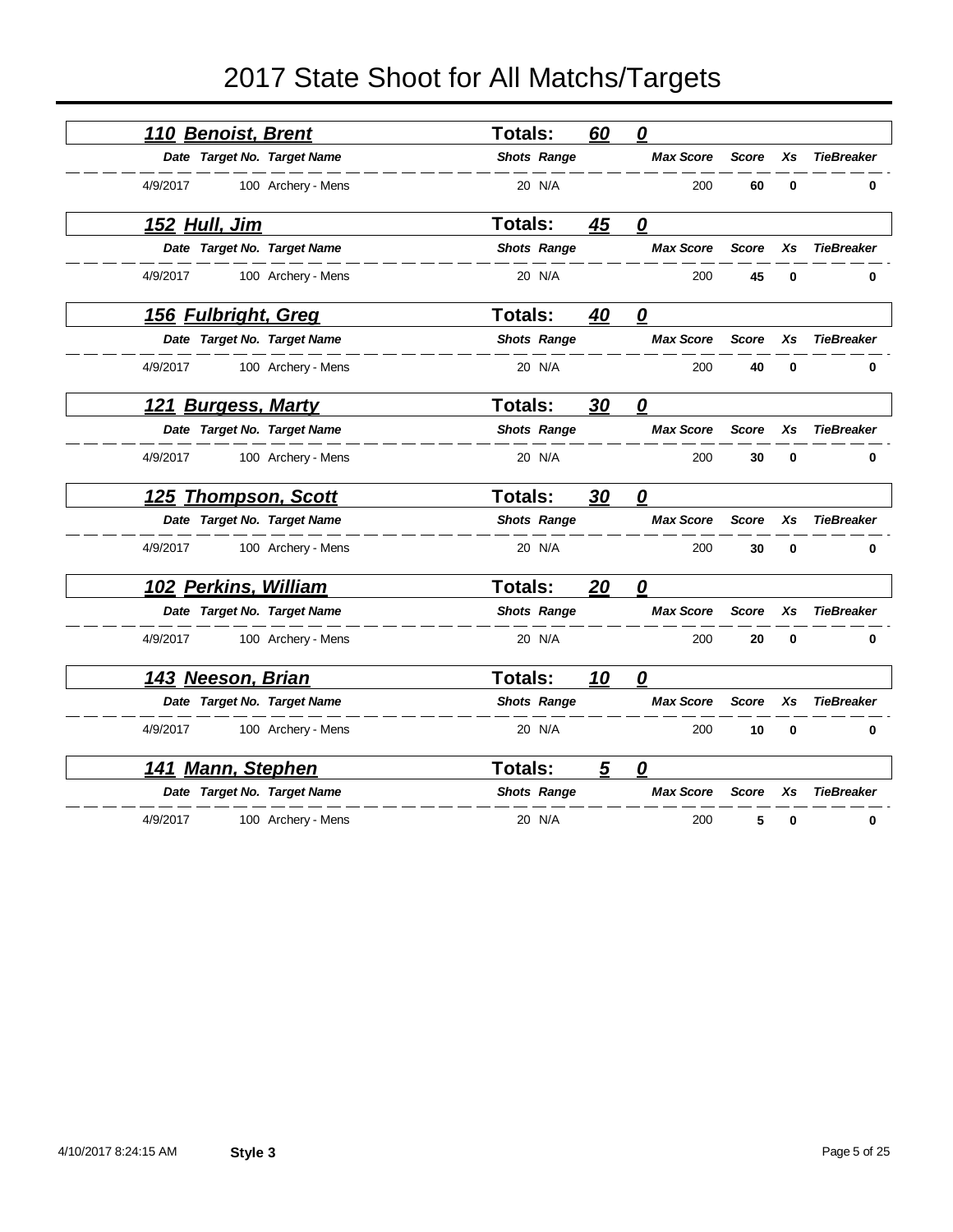### *Bench Rifle - Open*

|                   |              | <b>1st Place</b> |                        | 0                 | 38 |                    | <b>Totals:</b> |                             | 106 Camp, Michelle        |          |
|-------------------|--------------|------------------|------------------------|-------------------|----|--------------------|----------------|-----------------------------|---------------------------|----------|
| <b>TieBreaker</b> | Xs           |                  | <b>Max Score</b> Score |                   |    | <b>Shots Range</b> |                | Date Target No. Target Name |                           |          |
| 285               | $\bf{0}$     | 24               | 50                     |                   |    | 5 200 Yards        |                | 403 Flint SB-1              |                           | 4/8/2017 |
| 145               | 0            | 14               | 50                     |                   |    | 5 100 Yards        |                | 520 X100                    |                           | 4/8/2017 |
|                   |              | 2nd Place        |                        | 0                 | 37 |                    | <b>Totals:</b> |                             | <u>101 Perkins, Kayla</u> |          |
| TieBreaker        | Xs           |                  | <b>Max Score</b> Score |                   |    | <b>Shots Range</b> |                | Date Target No. Target Name |                           |          |
| 9999              | $\bf{0}$     | 20               | 50                     |                   |    | 5 200 Yards        |                | 403 Flint SB-1              |                           | 4/9/2017 |
| 140               | 0            | 17               | 50                     |                   |    | 5 100 Yards        |                | 520 X100                    |                           | 4/9/2017 |
|                   |              | 3rd Place        |                        | 0                 | 32 |                    | Totals:        |                             | 131 Lowery, Brad          |          |
| TieBreaker        | Xs           |                  | <b>Max Score</b> Score |                   |    | <b>Shots Range</b> |                | Date Target No. Target Name |                           |          |
| 285               | $\bf{0}$     | 25               | 50                     |                   |    | 5 200 Yards        |                | 403 Flint SB-1              |                           | 4/9/2017 |
| 213               | $\bf{0}$     | 7                | 50                     |                   |    | 5 100 Yards        |                | 520 X100                    |                           | 4/9/2017 |
|                   |              |                  |                        | $\mathbf{\Omega}$ | 7  |                    | Totals:        |                             | 103 Brant, Curt           |          |
| <b>TieBreaker</b> | Xs           | Score            | <b>Max Score</b>       |                   |    | <b>Shots Range</b> |                | Date Target No. Target Name |                           |          |
| 9999              | <sup>0</sup> | 0                | 50                     |                   |    | 5 200 Yards        |                | 403 Flint SB-1              |                           | 4/8/2017 |
| 183               | 0            | 7                | 50                     |                   |    | 5 100 Yards        |                | 520 X100                    |                           | 4/8/2017 |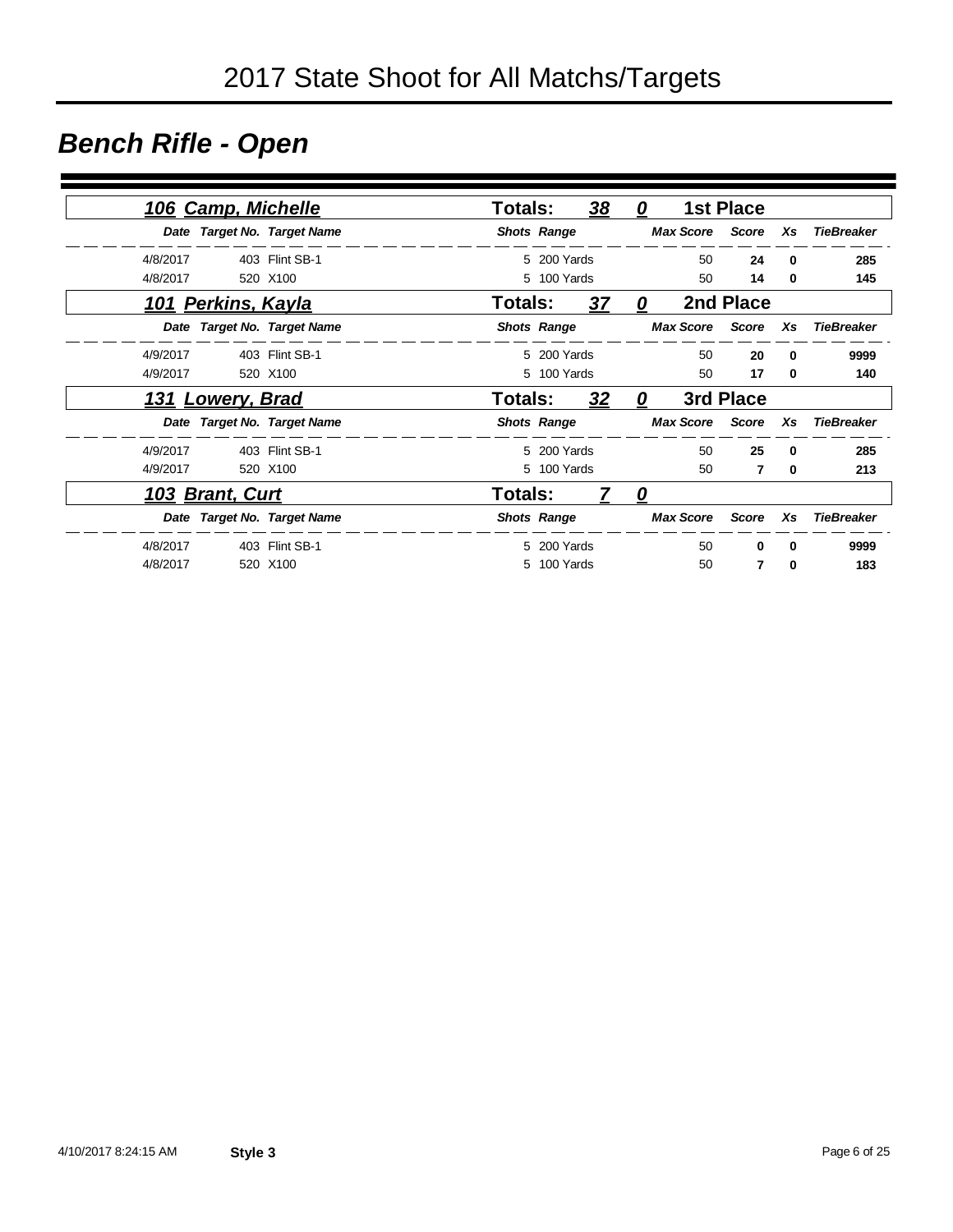# *Boone & Kenton - Open*

| <u>139 Wood, Kenny</u>       |                    | Totals:            | 3                      | 0                       | <b>1st Place</b> |    |                   |
|------------------------------|--------------------|--------------------|------------------------|-------------------------|------------------|----|-------------------|
| Date Target No. Target Name  |                    | <b>Shots Range</b> |                        | <b>Max Score</b>        | <b>Score</b>     | Xs | <b>TieBreaker</b> |
| 4/8/2017                     | 600 Boone & Kenton | 5 200 Yards        |                        | 5                       | 3                | 0  | 59                |
| <u> 112 Ceballos, Dale</u>   |                    | <b>Totals:</b>     | 3                      | 0                       | 2nd Place        |    |                   |
| Date Target No. Target Name  |                    | <b>Shots Range</b> |                        | <b>Max Score</b>        | <b>Score</b>     | Xs | <b>TieBreaker</b> |
| 4/8/2017                     | 600 Boone & Kenton | 5 200 Yards        |                        | 5                       | 3                | 0  | 9999              |
| 120 Burgess, Michelle        |                    | <b>Totals:</b>     | 3                      | 0                       | 3rd Place        |    |                   |
| Date Target No. Target Name  |                    | <b>Shots Range</b> |                        | <b>Max Score</b>        | <b>Score</b>     | Xs | <b>TieBreaker</b> |
| 4/8/2017                     | 600 Boone & Kenton | 5 200 Yards        |                        | 5                       | 3                | 0  | 9999              |
| <u>103 Brant, Curt</u>       |                    | <b>Totals:</b>     | $\boldsymbol{2}$       | $\overline{\mathbf{0}}$ |                  |    |                   |
| Date Target No. Target Name  |                    | <b>Shots Range</b> |                        | <b>Max Score</b>        | <b>Score</b>     | Xs | <b>TieBreaker</b> |
| 4/8/2017                     | 600 Boone & Kenton | 5 200 Yards        |                        | 5                       | $\mathbf{2}$     | 0  | 86                |
| 107 Meifelt, Mark            |                    | <b>Totals:</b>     | $\boldsymbol{2}$       | 0                       |                  |    |                   |
| Date Target No. Target Name  |                    | <b>Shots Range</b> |                        | <b>Max Score</b>        | <b>Score</b>     | Xs | <b>TieBreaker</b> |
| 4/8/2017                     | 600 Boone & Kenton | 5 200 Yards        |                        | 5                       | $\mathbf{2}$     | 0  | 9999              |
| 106 Camp, Michelle           |                    | <b>Totals:</b>     | 1                      | 0                       |                  |    |                   |
| Date Target No. Target Name  |                    | <b>Shots Range</b> |                        | <b>Max Score</b>        | <b>Score</b>     | Xs | <b>TieBreaker</b> |
| 4/8/2017                     | 600 Boone & Kenton | 5 200 Yards        |                        | 5                       | 1                | 0  | 127               |
| <u>101 Perkins, Kayla</u>    |                    | Totals:            |                        | 0                       |                  |    |                   |
| Date Target No. Target Name  |                    | <b>Shots Range</b> |                        | <b>Max Score</b>        | <b>Score</b>     | Xs | <b>TieBreaker</b> |
| 4/9/2017                     | 600 Boone & Kenton | 5 200 Yards        |                        | 5                       | 1                | 0  | 144               |
| <b>Burgess, Marty</b><br>121 |                    | <b>Totals:</b>     | 0                      | 0                       |                  |    |                   |
| Date Target No. Target Name  |                    | <b>Shots Range</b> |                        | <b>Max Score</b>        | Score            | Xs | <b>TieBreaker</b> |
| 4/8/2017                     | 600 Boone & Kenton | 5 200 Yards        |                        | 5                       | 0                | 0  | 9999              |
| 115 Barkman, Joe             |                    | Totals:            | $\boldsymbol{\varrho}$ | $\mathbf{\Omega}$       |                  |    |                   |
| Date Target No. Target Name  |                    | <b>Shots Range</b> |                        | <b>Max Score</b>        | <b>Score</b>     | Xs | <b>TieBreaker</b> |
| 4/8/2017                     | 600 Boone & Kenton | 5 200 Yards        |                        | 5                       | 0                | 0  | 9999              |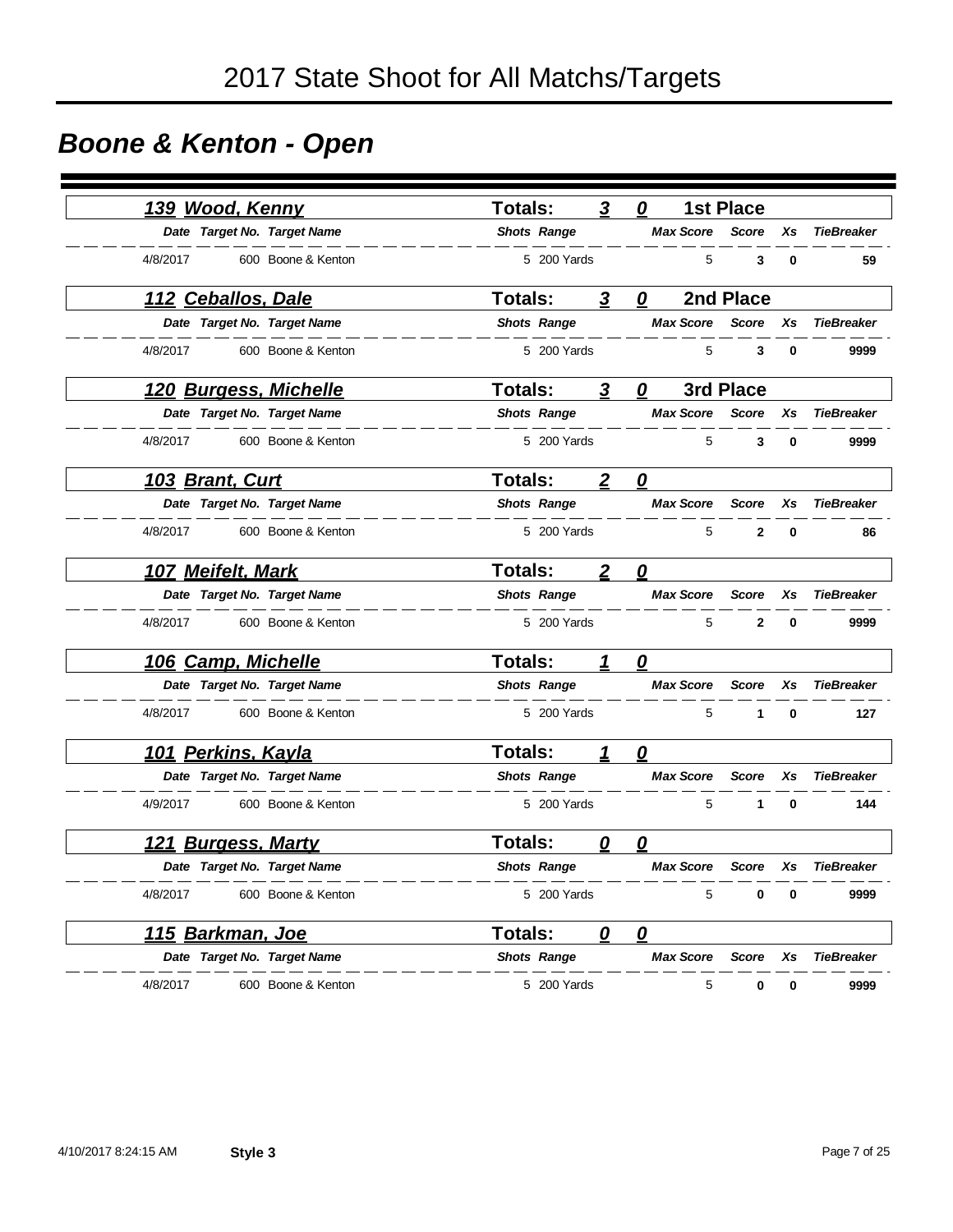## *Caplock - Ladies*

| 123 Reed, Linda                      | 108<br>Totals:              | 0<br><b>1st Place</b>   |                    |                   |
|--------------------------------------|-----------------------------|-------------------------|--------------------|-------------------|
| Date Target No. Target Name          | <b>Shots Range</b>          | <b>Max Score</b>        | <b>Score</b><br>Xs | <b>TieBreaker</b> |
| 4/8/2017<br>141 Bear-711             | 5 50 Yards                  | 50                      | 35<br>0            | 195               |
| 4/8/2017<br>261<br>Ground Hog        | 25 Yards<br>5               | 50                      | 21<br>0            | 135               |
| <b>B200</b><br>4/8/2017<br>401       | 200 Yards<br>5              | 50                      | 26<br>0            | 133               |
| 401 RB100<br>4/8/2017                | 100 Yards<br>5              | 50                      | 26<br>0            | 133               |
| 120 Burgess, Michelle                | 107<br>Totals:              | 0                       | 2nd Place          |                   |
| Date Target No. Target Name          | <b>Shots Range</b>          | <b>Max Score</b>        | <b>Score</b><br>Xs | <b>TieBreaker</b> |
| 4/8/2017<br>141 Bear-711             | 5 50 Yards                  | 50                      | 21<br>0            | 185               |
| 4/8/2017<br>261 Ground Hog           | 25 Yards<br>5               | 50                      | 30<br>0            | 105               |
| 401 B200<br>4/8/2017                 | 200 Yards<br>5              | 50                      | 0<br>28            | 210               |
| 4/8/2017<br>401 RB100                | 5<br>100 Yards              | 50                      | 0<br>28            | 210               |
| 106 Camp, Michelle                   | <b>Totals:</b><br>105       | 0                       | 3rd Place          |                   |
| Date Target No. Target Name          | <b>Shots Range</b>          | <b>Max Score</b>        | <b>Score</b><br>Xs | <b>TieBreaker</b> |
| 4/8/2017<br>141 Bear-711             | 5 50 Yards                  | 50                      | 33<br>0            | 80                |
| 4/8/2017<br>261 Ground Hog           | 25 Yards<br>5               | 50                      | 26<br>0            | 145               |
| 4/8/2017<br>401<br><b>B200</b>       | 200 Yards<br>5              | 50                      | 23<br>0            | 230               |
| 4/8/2017<br>401 RB100                | 5 100 Yards                 | 50                      | 23<br>0            | 230               |
| 113 Ceballos, Kathy                  | <b>Totals:</b><br>75        | $\overline{\mathbf{0}}$ |                    |                   |
| Date Target No. Target Name          | <b>Shots Range</b>          | <b>Max Score</b>        | <b>Score</b><br>Xs | <b>TieBreaker</b> |
| 4/8/2017<br>141 Bear-711             | 5 50 Yards                  | 50                      | 17<br>0            | 175               |
| 4/8/2017<br>261 Ground Hog           | 5 25 Yards                  | 50                      | 36<br>0            | 150               |
| 4/8/2017<br>401 B200                 | 200 Yards<br>5              | 50                      | 11<br>0            | 9999              |
| 4/8/2017<br>401 RB100                | 5 100 Yards                 | 50                      | 11<br>0            | 9999              |
| <b>Perkins, Kayla</b><br><u> 101</u> | <b>Totals:</b><br><u>71</u> | $\mathbf{\Omega}$       |                    |                   |
| Date Target No. Target Name          | <b>Shots Range</b>          | <b>Max Score</b>        | <b>Score</b><br>Xs | <b>TieBreaker</b> |
| 4/8/2017<br>141 Bear-711             | 5 50 Yards                  | 50                      | 23<br>0            | 135               |
| 4/8/2017<br>261<br>Ground Hog        | 25 Yards<br>5               | 50                      | 12<br>0            | 285               |
| 4/9/2017<br><b>B200</b><br>401       | 200 Yards<br>5              | 50                      | 18<br>0            | 9999              |
| 4/9/2017<br>401 RB100                | 5 100 Yards                 | 50                      | 18<br>0            | 9999              |
| <u>107 Meifelt, Mark</u>             | Totals:<br>8                | 0                       |                    |                   |
| Date Target No. Target Name          | <b>Shots Range</b>          | <b>Max Score</b>        | <b>Score</b><br>Xs | <b>TieBreaker</b> |
| 4/9/2017<br>141 Bear-711             | 5 50 Yards                  | 50                      | 0<br>0             | 9999              |
| 4/9/2017<br>261 Ground Hog           | 5<br>25 Yards               | 50                      | 0<br>0             | 9999              |
| <b>B200</b><br>4/8/2017<br>401       | 5 200 Yards                 | 50                      | 0<br>4             | 9999              |
| 401 RB100<br>4/8/2017                | 5 100 Yards                 | 50                      | 0<br>4             | 9999              |
| 103 Brant, Curt                      | <b>Totals:</b><br>0         | $\overline{\mathbf{0}}$ |                    |                   |
| Date Target No. Target Name          | <b>Shots Range</b>          | <b>Max Score</b>        | Score<br>Xs        | <b>TieBreaker</b> |
| 141 Bear-711<br>4/9/2017             | 5 50 Yards                  | 50                      | 0<br>0             | 9999              |
| 4/9/2017<br>261 Ground Hog           | 5 25 Yards                  | 50                      | 0<br>0             | 9999              |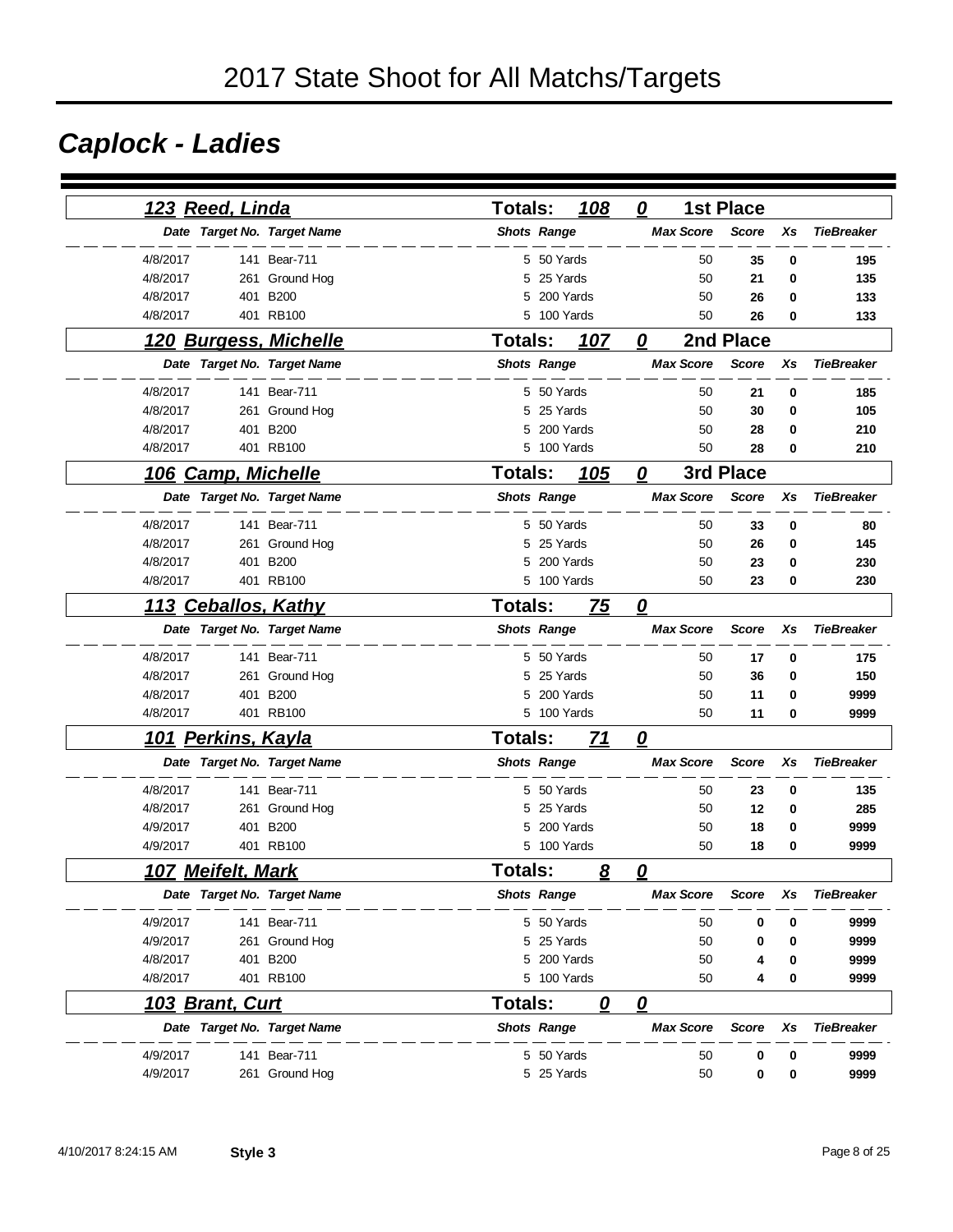## *Caplock - Mens*

| <u>108 Fannin, Hank</u>     |                | <b>Totals:</b>     |             | 108 | 0                       | <b>1st Place</b> |    |                   |
|-----------------------------|----------------|--------------------|-------------|-----|-------------------------|------------------|----|-------------------|
| Date Target No. Target Name |                | <b>Shots Range</b> |             |     | <b>Max Score</b>        | <b>Score</b>     | Xs | <b>TieBreaker</b> |
| 4/8/2017                    | 140 Bear-711   |                    | 5 50 Yards  |     |                         | 50<br>37         | 0  | 60                |
| 4/8/2017                    | 260 Ground Hog | 5                  | 25 Yards    |     |                         | 50<br>40         | 0  | 50                |
| 4/8/2017                    | 400 RB100      | 5                  | 100 Yards   |     |                         | 50<br>31         | 0  | 158               |
| 107 Meifelt, Mark           |                | <b>Totals:</b>     |             | 103 | 0                       | 2nd Place        |    |                   |
| Date Target No. Target Name |                | <b>Shots Range</b> |             |     | <b>Max Score</b>        | <b>Score</b>     | Xs | <b>TieBreaker</b> |
| 4/8/2017                    | 140 Bear-711   |                    | 5 50 Yards  |     |                         | 50<br>38         | 0  | 80                |
| 4/8/2017                    | 260 Ground Hog | 5                  | 25 Yards    |     |                         | 50<br>38         | 0  | 80                |
| 4/8/2017                    | 400 RB100      |                    | 5 100 Yards |     |                         | 50<br>27         | 0  | 160               |
| <u>119 Hall, Jack</u>       |                | <b>Totals:</b>     |             | 100 | 3                       | 3rd Place        |    |                   |
| Date Target No. Target Name |                | <b>Shots Range</b> |             |     | <b>Max Score</b>        | <b>Score</b>     | Xs | <b>TieBreaker</b> |
| 4/8/2017                    | 140 Bear-711   |                    | 5 50 Yards  |     |                         | 50<br>38         | 2  | 95                |
| 4/8/2017                    | 260 Ground Hog | 5                  | 25 Yards    |     |                         | 50<br>39         | 0  | 50                |
| 4/8/2017                    | 400 RB100      |                    | 5 100 Yards |     |                         | 50<br>23         | 1  | 173               |
| 112 Ceballos, Dale          |                | <b>Totals:</b>     |             | 99  | 1                       |                  |    |                   |
| Date Target No. Target Name |                | <b>Shots Range</b> |             |     | <b>Max Score</b>        | <b>Score</b>     | Xs | <b>TieBreaker</b> |
| 4/8/2017                    | 140 Bear-711   |                    | 5 50 Yards  |     |                         | 50<br>33         | 1  | 85                |
| 4/8/2017                    | 260 Ground Hog |                    | 5 25 Yards  |     |                         | 50<br>33         | 0  | 76                |
| 4/8/2017                    | 400 RB100      |                    | 5 100 Yards |     |                         | 50<br>33         | 0  | 135               |
| 131<br><u> Lowery, Brad</u> |                | <b>Totals:</b>     |             | 98  | 1                       |                  |    |                   |
| Date Target No. Target Name |                | <b>Shots Range</b> |             |     | <b>Max Score</b>        | <b>Score</b>     | Xs | <b>TieBreaker</b> |
| 4/8/2017                    | 140 Bear-711   |                    | 5 50 Yards  |     |                         | 50<br>43         | 1  | 95                |
| 4/8/2017                    | 260 Ground Hog |                    | 5 25 Yards  |     |                         | 50<br>37         | 0  | 135               |
| 4/8/2017                    | 400 RB100      |                    | 5 100 Yards |     |                         | 50<br>18         | 0  | 173               |
| <u> 103 Brant, Curt</u>     |                | <b>Totals:</b>     |             | 95  | 0                       |                  |    |                   |
| Date Target No. Target Name |                | <b>Shots Range</b> |             |     | <b>Max Score</b>        | <b>Score</b>     | Xs | <b>TieBreaker</b> |
| 4/9/2017                    | 140 Bear-711   |                    | 5 50 Yards  |     |                         | 50<br>33         | 0  | 100               |
| 4/8/2017                    | 260 Ground Hog | 5                  | 25 Yards    |     |                         | 50<br>40         | 0  | 75                |
| 4/9/2017                    | 400 RB100      |                    | 5 100 Yards |     |                         | 50<br>22         | 0  | 120               |
| <b>116 Lowery, Danny</b>    |                | Totals:            |             | 94  | $\overline{\mathbf{0}}$ |                  |    |                   |
| Date Target No. Target Name |                | <b>Shots Range</b> |             |     | <b>Max Score</b>        | <b>Score</b>     | Xs | <b>TieBreaker</b> |
| 4/8/2017                    | 140 Bear-711   |                    | 5 50 Yards  |     |                         | 50<br>29         | 0  | 205               |
| 4/8/2017                    | 260 Ground Hog |                    | 5 25 Yards  |     |                         | 50<br>40         | 0  | 83                |
| 4/8/2017                    | 400 RB100      |                    | 5 100 Yards |     |                         | 50<br>25         | 0  | 156               |
| 125 Thompson, Scott         |                | <b>Totals:</b>     |             | 84  | 0                       |                  |    |                   |
| Date Target No. Target Name |                | <b>Shots Range</b> |             |     | <b>Max Score</b>        | <b>Score</b>     | Xs | <b>TieBreaker</b> |
| 4/8/2017                    | 140 Bear-711   |                    | 5 50 Yards  |     |                         | 50<br>31         | 0  | 147               |
| 4/8/2017                    | 260 Ground Hog |                    | 5 25 Yards  |     |                         | 50<br>32         | 0  | 273               |
| 4/8/2017                    | 400 RB100      |                    | 5 100 Yards |     |                         | 50<br>21         | 0  | 178               |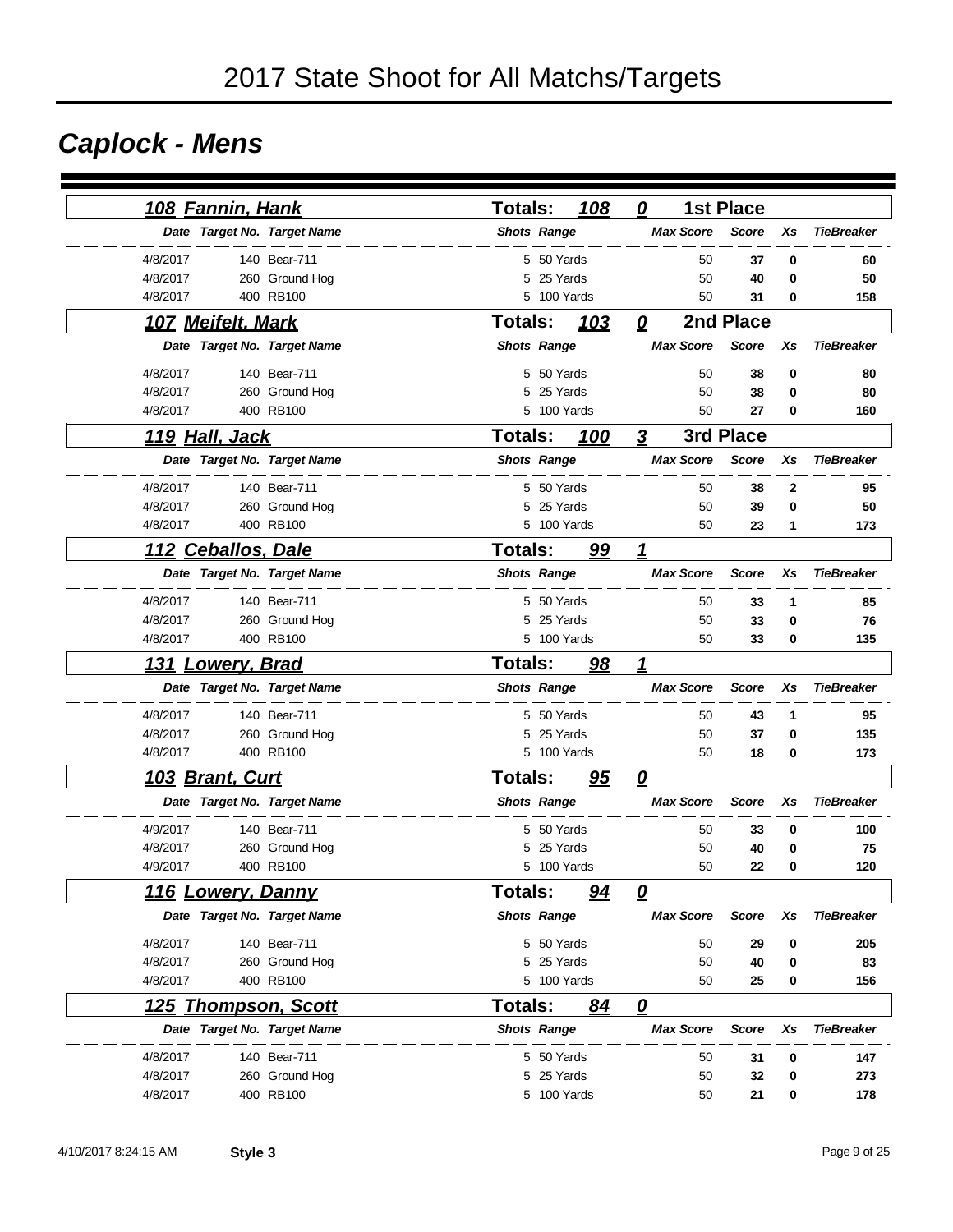| 114 Richards, Patrick               |                | <b>Totals:</b> |                    | 82        | $\overline{\mathbf{0}}$ |              |    |                   |
|-------------------------------------|----------------|----------------|--------------------|-----------|-------------------------|--------------|----|-------------------|
| Date Target No. Target Name         |                |                | <b>Shots Range</b> |           | <b>Max Score</b>        | <b>Score</b> | Xs | <b>TieBreaker</b> |
| 4/8/2017                            | 140 Bear-711   |                | 5 50 Yards         |           | 50                      | 13           | 0  | 156               |
| 4/8/2017                            | 260 Ground Hog |                | 5 25 Yards         |           | 50                      | 46           | 0  | 120               |
| 4/8/2017                            | 400 RB100      |                | 5 100 Yards        |           | 50                      | 23           | 0  | 9999              |
| <u>121 Burgess, Marty</u>           |                | <b>Totals:</b> |                    | 81        | 0                       |              |    |                   |
| Date Target No. Target Name         |                |                | <b>Shots Range</b> |           | <b>Max Score</b>        | <b>Score</b> | Xs | <b>TieBreaker</b> |
| 4/8/2017                            | 140 Bear-711   |                | 5 50 Yards         |           | 50                      | 19           | 0  | 155               |
| 4/8/2017                            | 260 Ground Hog | 5              | 25 Yards           |           | 50                      | 35           | 0  | 85                |
| 4/8/2017                            | 400 RB100      |                | 5 100 Yards        |           | 50                      | 27           | 0  | 153               |
| <u>104 Marney, Bill</u>             |                | <b>Totals:</b> |                    | 80        | 0                       |              |    |                   |
| Date Target No. Target Name         |                |                | <b>Shots Range</b> |           | <b>Max Score</b>        | <b>Score</b> | Xs | <b>TieBreaker</b> |
| 4/8/2017                            | 140 Bear-711   |                | 5 50 Yards         |           | 50                      | 34           | 0  | 130               |
| 4/8/2017                            | 260 Ground Hog |                | 5 25 Yards         |           | 50                      | 28           | 0  | 150               |
| 4/8/2017                            | 400 RB100      |                | 5 100 Yards        |           | 50                      | 18           | 0  | 195               |
| 105 Peterson, Dennis                |                | <b>Totals:</b> |                    | 79        | 0                       |              |    |                   |
| Date Target No. Target Name         |                |                | <b>Shots Range</b> |           | <b>Max Score</b>        | <b>Score</b> | Xs | <b>TieBreaker</b> |
| 4/8/2017                            | 140 Bear-711   |                | 5 50 Yards         |           | 50                      | 32           | 0  | 168               |
| 4/8/2017                            | 260 Ground Hog | 5              | 25 Yards           |           | 50                      | 26           | 0  | 70                |
| 4/8/2017                            | 400 RB100      |                | 5 100 Yards        |           | 50                      | 21           | 0  | 175               |
|                                     |                |                |                    |           |                         |              |    |                   |
| <u>115 Barkman, Joe</u>             |                | <b>Totals:</b> |                    | 76        | 0                       |              |    |                   |
| Date Target No. Target Name         |                |                | <b>Shots Range</b> |           | <b>Max Score</b>        | <b>Score</b> | Xs | <b>TieBreaker</b> |
| 4/8/2017                            | 140 Bear-711   |                | 5 50 Yards         |           | 50                      | 18           | 0  | 150               |
| 4/8/2017                            | 260 Ground Hog | 5              | 25 Yards           |           | 50                      | 44           | 0  | 44                |
| 4/8/2017                            | 400 RB100      |                | 5 100 Yards        |           | 50                      | 14           | 0  | 1650              |
| <b>Echols, David</b><br><u> 111</u> |                | Totals:        |                    | <u>75</u> | 0                       |              |    |                   |
| Date Target No. Target Name         |                |                | <b>Shots Range</b> |           | <b>Max Score</b>        | <b>Score</b> | Xs | <b>TieBreaker</b> |
| 4/8/2017                            | 140 Bear-711   |                | 5 50 Yards         |           | 50                      | 24           | 0  | 173               |
| 4/8/2017                            | 260 Ground Hog |                | 25 Yards           |           | 50                      | 40           | 0  | 83                |
| 4/8/2017                            | 400 RB100      |                | 5 100 Yards        |           | 50                      | 11           | 0  | 175               |
| 122<br><b>Reed, Steve</b>           |                | <b>Totals:</b> |                    | 72        | 0                       |              |    |                   |
| Date Target No. Target Name         |                |                | <b>Shots Range</b> |           | <b>Max Score</b>        | Score        | Xs | <b>TieBreaker</b> |
| 4/8/2017                            | 140 Bear-711   |                | 5 50 Yards         |           | 50                      | 26           | 0  | 840               |
| 4/8/2017                            | 260 Ground Hog |                | 5 25 Yards         |           | 50                      | 34           | 0  | 150               |
| 4/8/2017                            | 400 RB100      |                | 5 100 Yards        |           | 50                      | 12           | 0  | 118               |
| <u>146 Richards, Nathaniel</u>      |                | <b>Totals:</b> |                    | 70        | $\overline{\mathbf{0}}$ |              |    |                   |
| Date Target No. Target Name         |                |                | <b>Shots Range</b> |           | <b>Max Score</b>        | <b>Score</b> | Xs | <b>TieBreaker</b> |
| 4/9/2017                            | 140 Bear-711   |                | 5 50 Yards         |           | 50                      | 24           | 0  | 9999              |
| 4/9/2017                            | 260 Ground Hog |                | 5 25 Yards         |           | 50                      | 35           | 0  | 9999              |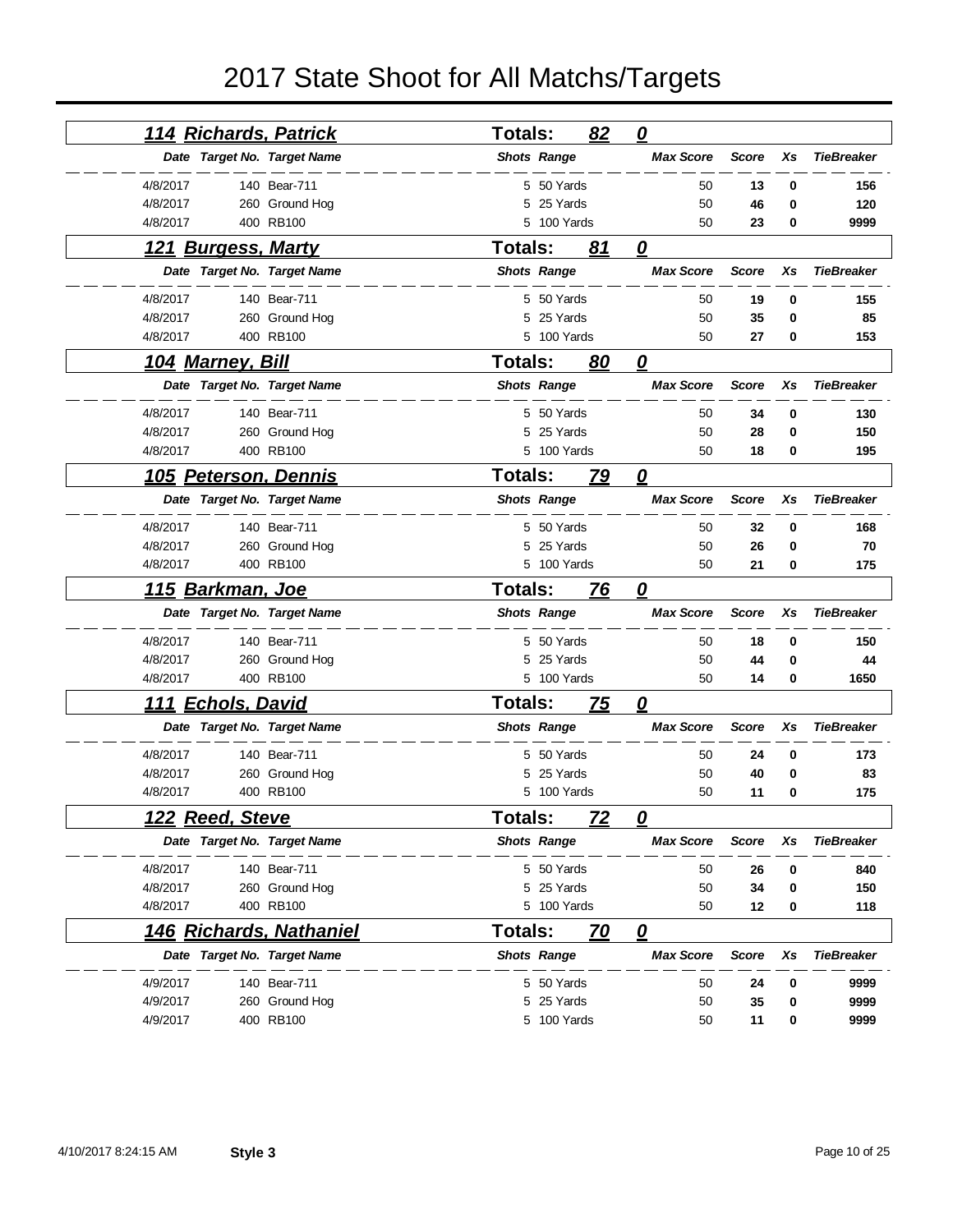| <u>109 Thompson, Bud</u>  |                             | <b>Totals:</b> |                    | 66 | $\overline{\mathbf{0}}$ |                |          |                   |
|---------------------------|-----------------------------|----------------|--------------------|----|-------------------------|----------------|----------|-------------------|
|                           | Date Target No. Target Name |                | <b>Shots Range</b> |    | <b>Max Score</b>        | <b>Score</b>   | Xs       | <b>TieBreaker</b> |
| 4/8/2017                  | 140 Bear-711                |                | 5 50 Yards         |    | 50                      | 26             | 0        | 140               |
| 4/8/2017                  | 260 Ground Hog              | 5              | 25 Yards           |    | 50                      | 40             | $\bf{0}$ | 310               |
| 4/9/2017                  | 400 RB100                   |                | 5 100 Yards        |    | 50                      | 0              | 0        | 9999              |
| 102 Perkins, William      |                             | <b>Totals:</b> |                    | 51 | 0                       |                |          |                   |
|                           | Date Target No. Target Name |                | <b>Shots Range</b> |    | <b>Max Score</b>        | <b>Score</b>   | Xs       | <b>TieBreaker</b> |
| 4/8/2017                  | 140 Bear-711                |                | 5 50 Yards         |    | 50                      | 12             | 0        | 187               |
| 4/8/2017                  | 260 Ground Hog              |                | 5 25 Yards         |    | 50                      | 39             | 0        | 53                |
| 4/9/2017                  | 400 RB100                   |                | 5 100 Yards        |    | 50                      | $\mathbf 0$    | 0        | 9999              |
| 126 Brasgalla, David      |                             | Totals:        |                    | 39 | 0                       |                |          |                   |
|                           | Date Target No. Target Name |                | <b>Shots Range</b> |    | <b>Max Score</b>        | <b>Score</b>   | Xs       | <b>TieBreaker</b> |
| 4/9/2017                  | 140 Bear-711                |                | 5 50 Yards         |    | 50                      | 17             | $\bf{0}$ | 9999              |
| 4/8/2017                  | 260 Ground Hog              | 5              | 25 Yards           |    | 50                      | 15             | 0        | 140               |
| 4/9/2017                  | 400 RB100                   |                | 5 100 Yards        |    | 50                      | $\overline{7}$ | 0        | 100               |
| <u>148 Samson, Bob</u>    |                             | <b>Totals:</b> |                    | 37 | 1                       |                |          |                   |
|                           | Date Target No. Target Name |                | <b>Shots Range</b> |    | <b>Max Score</b>        | <b>Score</b>   | Xs       | <b>TieBreaker</b> |
| 4/9/2017                  | 140 Bear-711                |                | 5 50 Yards         |    | 50                      | 0              | $\bf{0}$ | 9999              |
| 4/9/2017                  | 260 Ground Hog              |                | 25 Yards           |    | 50                      | 37             | 1        | 63                |
| 4/9/2017                  | 400 RB100                   |                | 5 100 Yards        |    | 50                      | 0              | 0        | 9999              |
| 140 Poulin, Troy          |                             | <b>Totals:</b> |                    | 33 | 0                       |                |          |                   |
|                           | Date Target No. Target Name |                | <b>Shots Range</b> |    | <b>Max Score</b>        | <b>Score</b>   | Xs       | <b>TieBreaker</b> |
| 4/8/2017                  | 140 Bear-711                |                | 5 50 Yards         |    | 50                      | $\mathbf 0$    | 0        | 9999              |
| 4/8/2017                  | 260 Ground Hog              | 5              | 25 Yards           |    | 50                      | 19             | 0        | 105               |
| 4/8/2017                  | 400 RB100                   |                | 5 100 Yards        |    | 50                      | 14             | 0        | 9999              |
| <u>133 Watson, Melvin</u> |                             | <b>Totals:</b> |                    | 28 | $\boldsymbol{\varrho}$  |                |          |                   |
|                           | Date Target No. Target Name |                | <b>Shots Range</b> |    | <b>Max Score</b>        | <b>Score</b>   | Xs       | <b>TieBreaker</b> |
| 4/9/2017                  | 140 Bear-711                | 5              | 50 Yards           |    | 50                      | $\bf{0}$       | $\bf{0}$ | 9999              |
| 4/9/2017                  | 260 Ground Hog              | 5              | 25 Yards           |    | 50                      | $\bf{0}$       | 0        | 9999              |
| 4/8/2017                  | 400 RB100                   |                | 5 100 Yards        |    | 50                      | 28             | 0        | 235               |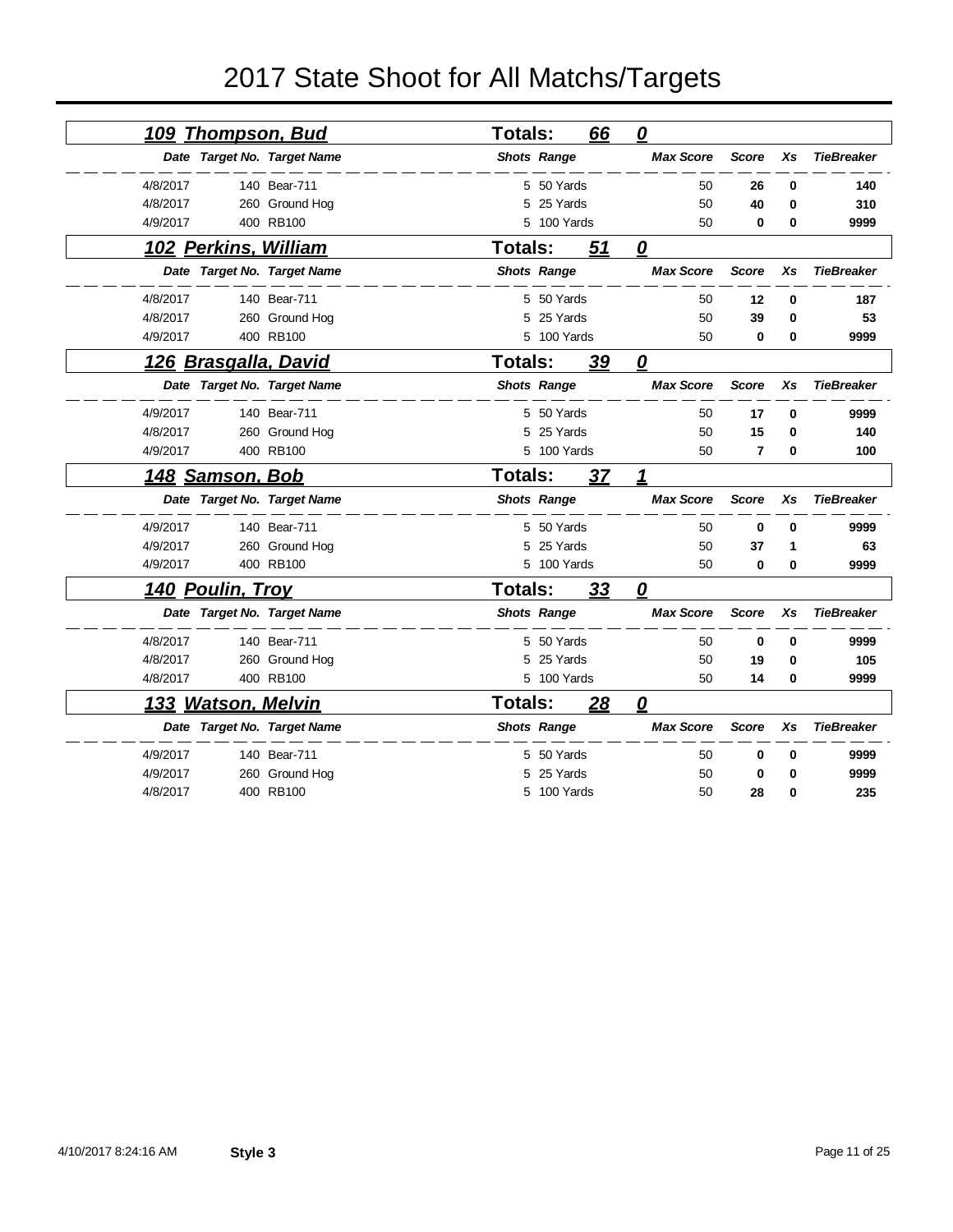### *Cartridge - Open*

| 101 Perkins, Kayla          |                            | Totals:        |                    | <u>74</u> | 0 |     | <b>1st Place</b> |              |                               |
|-----------------------------|----------------------------|----------------|--------------------|-----------|---|-----|------------------|--------------|-------------------------------|
| Date Target No. Target Name |                            |                | <b>Shots Range</b> |           |   |     |                  |              | Max Score Score Xs TieBreaker |
| 4/9/2017                    | 820 Black Powder Cartridge |                | 10 200 Yards       |           |   | 100 | 74               | $\mathbf{0}$ | 273                           |
| 127 Bateman, Ben            |                            | Totals:        |                    | 69        | 0 |     | 2nd Place        |              |                               |
| Date Target No. Target Name |                            |                | <b>Shots Range</b> |           |   |     |                  |              | Max Score Score Xs TieBreaker |
| 4/8/2017                    | 820 Black Powder Cartridge |                | 10 200 Yards       |           |   | 100 | 69               | $\mathbf{0}$ | 290                           |
| 106 Camp. Michelle          |                            | <b>Totals:</b> |                    | 32        | 0 |     | 3rd Place        |              |                               |
| Date Target No. Target Name |                            |                | <b>Shots Range</b> |           |   |     |                  |              | Max Score Score Xs TieBreaker |
| 4/9/2017                    | 820 Black Powder Cartridge |                | 10 200 Yards       |           |   | 100 | 32               | 0            | 260                           |

#### *Flintlock - Ladies*

|          | 123 Reed, Linda          |                             | <b>Totals:</b> |                    | 80        | 0                       |                  | <b>1st Place</b> |    |                   |
|----------|--------------------------|-----------------------------|----------------|--------------------|-----------|-------------------------|------------------|------------------|----|-------------------|
|          |                          | Date Target No. Target Name |                | <b>Shots Range</b> |           |                         | <b>Max Score</b> | <b>Score</b>     | Xs | <b>TieBreaker</b> |
| 4/9/2017 |                          | 21 2 Bull Buffalo B-50      |                | 5 50 Yards         |           |                         | 50               | 35               | 0  | 221               |
| 4/8/2017 | 491                      | Woodchuck-202               | 5              | 25 Yards           |           |                         | 50               | 37               | 0  | 78                |
| 4/9/2017 |                          | 12 1 Bull Buffalo BUF-1     |                | 5 100 Yards        |           |                         | 50               | 8                | 0  | 335               |
| 101      | <u>Perkins, Kayla</u>    |                             | Totals:        |                    | <u>79</u> | 0                       |                  | 2nd Place        |    |                   |
|          |                          | Date Target No. Target Name |                | <b>Shots Range</b> |           |                         | <b>Max Score</b> | <b>Score</b>     | Xs | <b>TieBreaker</b> |
| 4/8/2017 |                          | 21 2 Bull Buffalo B-50      |                | 5 50 Yards         |           |                         | 50               | 23               | 0  | 140               |
| 4/8/2017 |                          | 491 Woodchuck-202           | 5              | 25 Yards           |           |                         | 50               | 30               | 0  | 105               |
| 4/8/2017 |                          | 12 1 Bull Buffalo BUF-1     | 5              | 100 Yards          |           |                         | 50               | 26               | 0  | 187               |
|          | 106 Camp, Michelle       |                             | <b>Totals:</b> |                    | 50        | 0                       |                  | 3rd Place        |    |                   |
|          |                          | Date Target No. Target Name |                | <b>Shots Range</b> |           |                         | <b>Max Score</b> | <b>Score</b>     | Xs | <b>TieBreaker</b> |
| 4/8/2017 |                          | 21 2 Bull Buffalo B-50      |                | 5 50 Yards         |           |                         | 50               | 14               | 0  | 230               |
| 4/8/2017 | 491                      | Woodchuck-202               | 5              | 25 Yards           |           |                         | 50               | 28               | 0  | 68                |
| 4/8/2017 |                          | 12 1 Bull Buffalo BUF-1     | 5.             | 100 Yards          |           |                         | 50               | 8                | 0  | 375               |
|          |                          | 113 Ceballos, Kathy         | <b>Totals:</b> |                    | <u>49</u> | $\boldsymbol{\varrho}$  |                  |                  |    |                   |
|          |                          | Date Target No. Target Name |                | <b>Shots Range</b> |           |                         | <b>Max Score</b> | <b>Score</b>     | Xs | <b>TieBreaker</b> |
| 4/8/2017 |                          | 21 2 Bull Buffalo B-50      |                | 5 50 Yards         |           |                         | 50               | 17               | 0  | 235               |
| 4/8/2017 | 491                      | Woodchuck-202               | 5              | 25 Yards           |           |                         | 50               | 17               | 0  | 125               |
| 4/8/2017 |                          | 12 1 Bull Buffalo BUF-1     |                | 5 100 Yards        |           |                         | 50               | 15               | 0  | 236               |
|          | <b>160 Sopher, Cathy</b> |                             | Totals:        |                    | 35        | $\overline{\mathbf{0}}$ |                  |                  |    |                   |
|          |                          | Date Target No. Target Name |                | <b>Shots Range</b> |           |                         | <b>Max Score</b> | <b>Score</b>     | Xs | <b>TieBreaker</b> |
| 4/9/2017 |                          | 21 2 Bull Buffalo B-50      | 5.             | 50 Yards           |           |                         | 50               | 17               | 0  | 285               |
| 4/9/2017 | 491                      | Woodchuck-202               |                | 25 Yards           |           |                         | 50               | 18               | 0  | 165               |
| 4/9/2017 |                          | 12 1 Bull Buffalo BUF-1     | 5.             | 100 Yards          |           |                         | 50               | 0                | 0  | 9999              |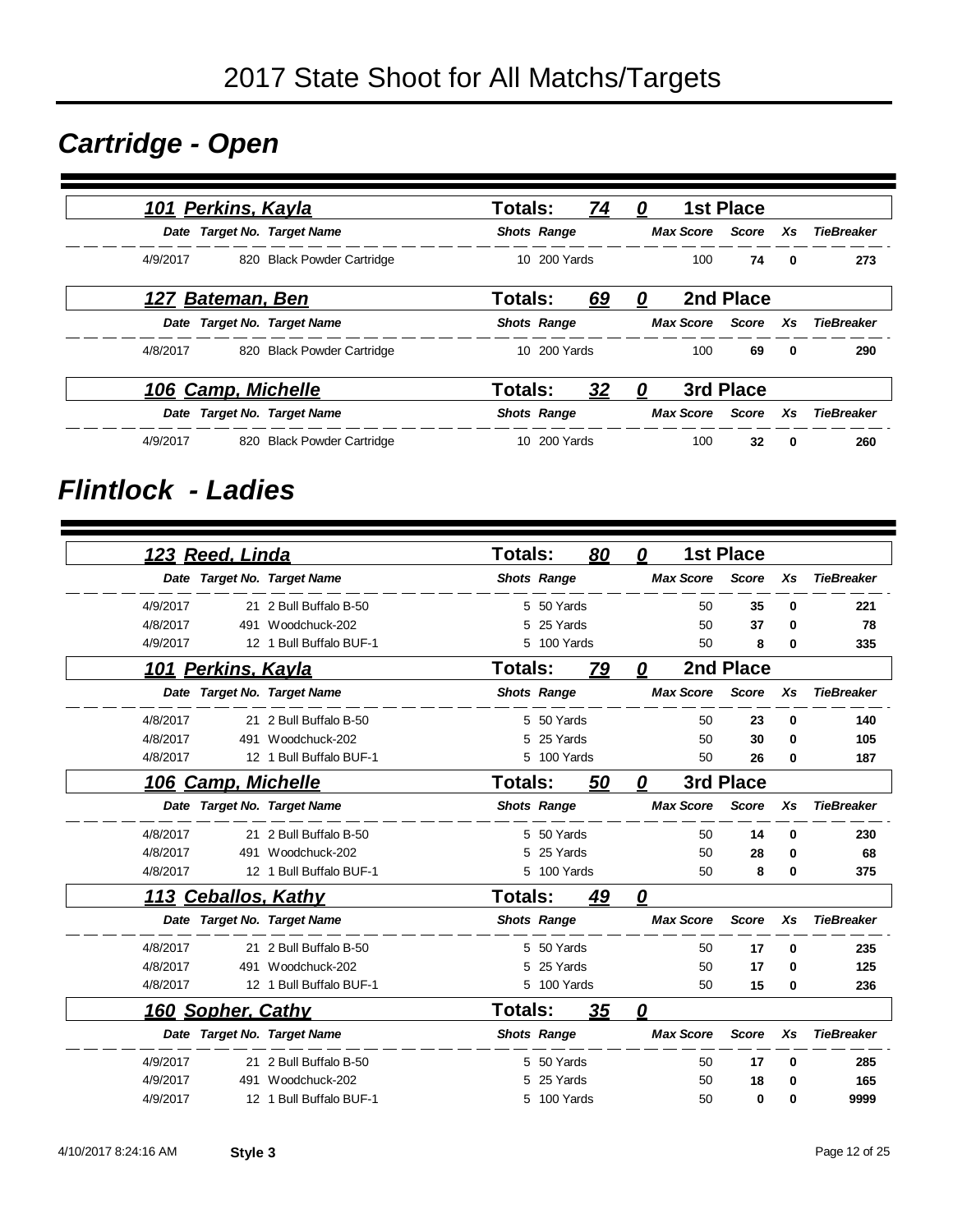#### *Flintlock - Mens*

|          | 107 Meifelt, Mark       |                             | <b>Totals:</b> |                    | 98        | 0                       | <b>1st Place</b> |    |                   |
|----------|-------------------------|-----------------------------|----------------|--------------------|-----------|-------------------------|------------------|----|-------------------|
|          |                         | Date Target No. Target Name |                | <b>Shots Range</b> |           | <b>Max Score</b>        | <b>Score</b>     | Xs | <b>TieBreaker</b> |
| 4/8/2017 |                         | 20 2 Bull Buffalo B-50      |                | 5 50 Yards         |           | 50                      | 43               | 0  | 82                |
| 4/8/2017 |                         | 490 Woodchuck-202           | 5              | 25 Yards           |           | 50                      | 35               | 0  | 55                |
| 4/8/2017 |                         | 11 1 Bull Buffalo BUF-1     | 5              | 100 Yards          |           | 50                      | 20               | 0  | 185               |
|          | 112 Ceballos, Dale      |                             | <b>Totals:</b> |                    | 95        | 0                       | 2nd Place        |    |                   |
|          |                         | Date Target No. Target Name |                | <b>Shots Range</b> |           | <b>Max Score</b>        | <b>Score</b>     | Xs | <b>TieBreaker</b> |
| 4/8/2017 |                         | 20 2 Bull Buffalo B-50      |                | 5 50 Yards         |           | 50                      | 37               | 0  | 107               |
| 4/8/2017 |                         | 490 Woodchuck-202           | 5              | 25 Yards           |           | 50                      | 38               | 0  | 83                |
| 4/8/2017 |                         | 11 1 Bull Buffalo BUF-1     |                | 5 100 Yards        |           | 50                      | 20               | 0  | 200               |
|          | <u>103 Brant, Curt</u>  |                             | <b>Totals:</b> |                    | 94        | 1                       | 3rd Place        |    |                   |
|          |                         | Date Target No. Target Name |                | <b>Shots Range</b> |           | <b>Max Score</b>        | <b>Score</b>     | Xs | <b>TieBreaker</b> |
| 4/8/2017 |                         | 20 2 Bull Buffalo B-50      |                | 5 50 Yards         |           | 50                      | 28               | 0  | 110               |
| 4/8/2017 |                         | 490 Woodchuck-202           | 5              | 25 Yards           |           | 50                      | 44               | 1  | 750               |
| 4/8/2017 |                         | 11 1 Bull Buffalo BUF-1     |                | 5 100 Yards        |           | 50                      | 22               | 0  | 245               |
|          | 117 Sopher, Terry       |                             | <b>Totals:</b> |                    | 88        | $\overline{\mathbf{0}}$ |                  |    |                   |
|          |                         | Date Target No. Target Name |                | <b>Shots Range</b> |           | <b>Max Score</b>        | <b>Score</b>     | Xs | <b>TieBreaker</b> |
| 4/8/2017 |                         | 20 2 Bull Buffalo B-50      |                | 5 50 Yards         |           | 50                      | 37               | 0  | 105               |
| 4/8/2017 |                         | 490 Woodchuck-202           | 5              | 25 Yards           |           | 50                      | 35               | 0  | 64                |
| 4/8/2017 |                         | 11 1 Bull Buffalo BUF-1     |                | 5 100 Yards        |           | 50                      | 16               | 0  | 9999              |
|          | <u>148 Samson, Bob</u>  |                             | Totals:        |                    | 83        | 1                       |                  |    |                   |
|          |                         | Date Target No. Target Name |                | <b>Shots Range</b> |           | <b>Max Score</b>        | <b>Score</b>     | Xs | <b>TieBreaker</b> |
| 4/9/2017 |                         | 20 2 Bull Buffalo B-50      |                | 5 50 Yards         |           | 50                      | 38               | 0  | 71                |
| 4/9/2017 |                         | 490 Woodchuck-202           | 5              | 25 Yards           |           | 50                      | 37               | 1  | 53                |
| 4/9/2017 |                         | 11 1 Bull Buffalo BUF-1     |                | 5 100 Yards        |           | 50                      | 8                | 0  | 290               |
| 109      | <b>Thompson, Bud</b>    |                             | Totals:        |                    | <u>78</u> | $\overline{\mathbf{0}}$ |                  |    |                   |
|          |                         | Date Target No. Target Name |                | <b>Shots Range</b> |           | <b>Max Score</b>        | <b>Score</b>     | Xs | <b>TieBreaker</b> |
| 4/8/2017 |                         | 20 2 Bull Buffalo B-50      |                | 5 50 Yards         |           | 50                      | 14               | 0  | 160               |
| 4/8/2017 |                         | 490 Woodchuck-202           | 5              | 25 Yards           |           | 50                      | 39               | 0  | 34                |
| 4/8/2017 |                         | 11 1 Bull Buffalo BUF-1     |                | 5 100 Yards        |           | 50                      | 25               | 0  | 228               |
|          | <u>131 Lowery, Brad</u> |                             | Totals:        |                    | <u>73</u> | $\overline{\mathbf{0}}$ |                  |    |                   |
|          |                         | Date Target No. Target Name |                | <b>Shots Range</b> |           | <b>Max Score</b>        | <b>Score</b>     | Xs | <b>TieBreaker</b> |
| 4/9/2017 |                         | 20 2 Bull Buffalo B-50      |                | 5 50 Yards         |           | 50                      | 23               | 0  | 318               |
| 4/9/2017 |                         | 490 Woodchuck-202           |                | 5 25 Yards         |           | 50                      | 42               | 0  | 75                |
| 4/9/2017 |                         | 11 1 Bull Buffalo BUF-1     |                | 5 100 Yards        |           | 50                      | 8                | 0  | 245               |
|          | 122 Reed, Steve         |                             | Totals:        |                    | 73        | $\overline{\mathbf{0}}$ |                  |    |                   |
|          |                         | Date Target No. Target Name |                | <b>Shots Range</b> |           | <b>Max Score</b>        | <b>Score</b>     | Xs | <b>TieBreaker</b> |
| 4/8/2017 |                         | 20 2 Bull Buffalo B-50      |                | 5 50 Yards         |           | 50                      | 38               | 0  | 97                |
| 4/8/2017 |                         | 490 Woodchuck-202           |                | 25 Yards           |           | 50                      | 35               | 0  | 110               |
| 4/8/2017 |                         | 11 1 Bull Buffalo BUF-1     |                | 5 100 Yards        |           | 50                      | 0                | 0  | 50                |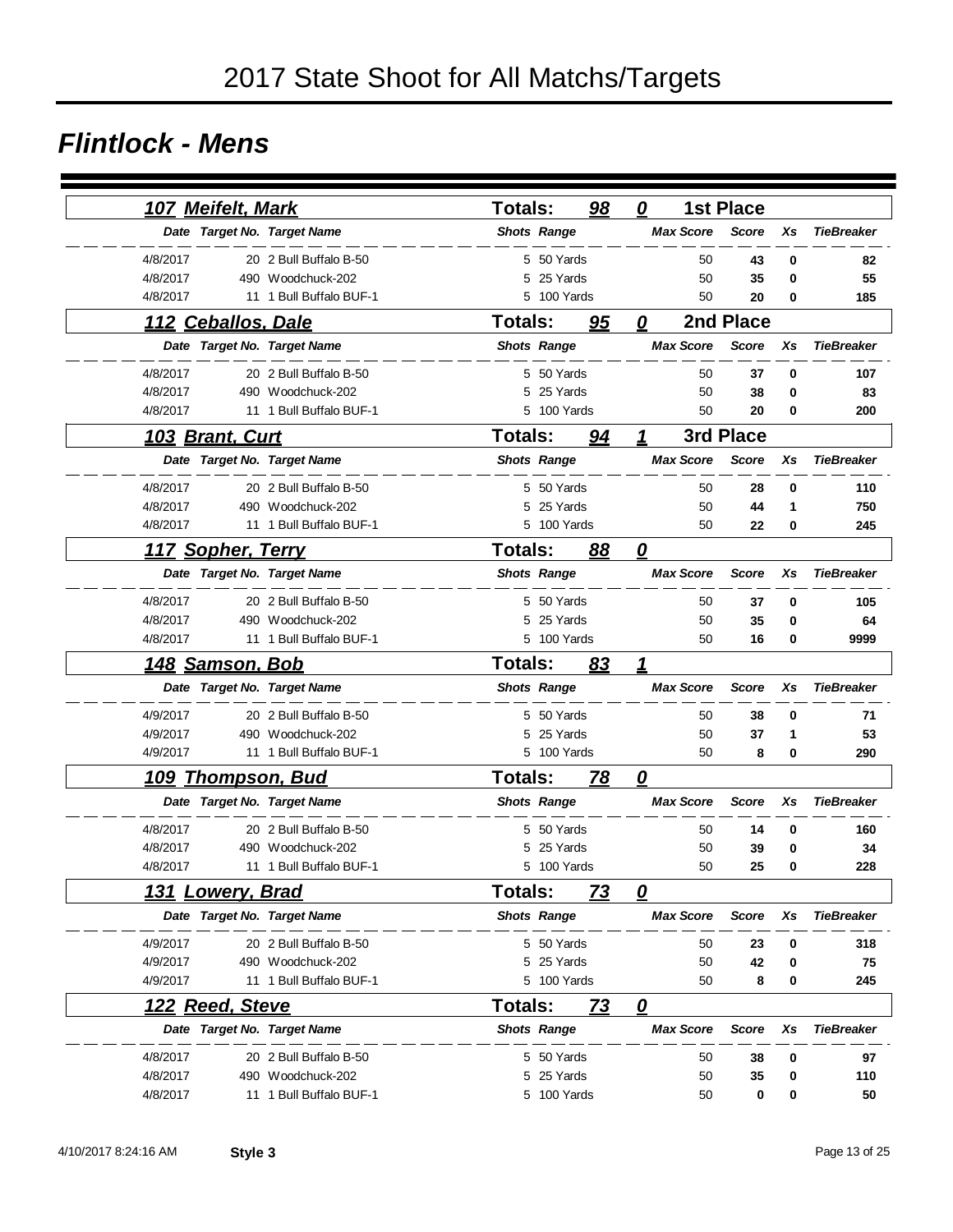|          | <u>104 Marney, Bill</u> |                             | Totals: |                    | 52 | <u>0</u>         |              |              |                   |
|----------|-------------------------|-----------------------------|---------|--------------------|----|------------------|--------------|--------------|-------------------|
|          |                         | Date Target No. Target Name |         | <b>Shots Range</b> |    | <b>Max Score</b> | <b>Score</b> | Xs           | <b>TieBreaker</b> |
| 4/8/2017 |                         | 20 2 Bull Buffalo B-50      |         | 5 50 Yards         |    | 50               | 23           | 0            | 146               |
| 4/8/2017 |                         | 490 Woodchuck-202           |         | 5 25 Yards         |    | 50               | 29           | 0            | 51                |
| 4/9/2017 | 11                      | 1 Bull Buffalo BUF-1        |         | 5 100 Yards        |    | 50               | 0            | 0            | 9999              |
|          | 110 Benoist, Brent      |                             | Totals: |                    | 42 | 0                |              |              |                   |
|          |                         | Date Target No. Target Name |         | <b>Shots Range</b> |    | <b>Max Score</b> | <b>Score</b> | Xs           | <b>TieBreaker</b> |
| 4/9/2017 |                         | 20 2 Bull Buffalo B-50      |         | 5 50 Yards         |    | 50               | 0            | 0            | 9999              |
| 4/8/2017 |                         | 490 Woodchuck-202           |         | 5 25 Yards         |    | 50               | 30           | 0            | 83                |
| 4/8/2017 | 11                      | 1 Bull Buffalo BUF-1        |         | 5 100 Yards        |    | 50               | 12           | 0            | 9999              |
|          | 116 Lowery, Danny       |                             | Totals: |                    | 42 | 0                |              |              |                   |
|          |                         | Date Target No. Target Name |         | <b>Shots Range</b> |    | <b>Max Score</b> | Score        | Xs           | <b>TieBreaker</b> |
| 4/9/2017 |                         | 20 2 Bull Buffalo B-50      |         | 5 50 Yards         |    | 50               | 7            | $\mathbf{0}$ | 298               |
| 4/9/2017 | 490                     | Woodchuck-202               |         | 5 25 Yards         |    | 50               | 23           | 0            | 115               |
| 4/9/2017 | 11                      | <b>Bull Buffalo BUF-1</b>   |         | 5 100 Yards        |    | 50               | 12           | 0            | 275               |

#### *Knife & Hawk - Juniors*

| <u>129 Richards, Landon</u> |                              | Totals:            | <u>75</u> | 0 |                  | <b>1st Place</b> |              |                     |
|-----------------------------|------------------------------|--------------------|-----------|---|------------------|------------------|--------------|---------------------|
| Date Target No. Target Name |                              | <b>Shots Range</b> |           |   | Max Score        |                  |              | Score Xs TieBreaker |
| 4/9/2017                    | 290 Knife and Hawk - Juniors | 15 N/A             |           |   | 150              | 75               | $\mathbf 0$  | 0                   |
| 124 Thompson, Jennifer      |                              | Totals:            | <u>65</u> | 0 |                  | 2nd Place        |              |                     |
| Date Target No. Target Name |                              | <b>Shots Range</b> |           |   | Max Score        | Score            | Xs           | TieBreaker          |
| 4/9/2017                    | 290 Knife and Hawk - Juniors | 15 N/A             |           |   | 150              | 65               | $\mathbf{0}$ | 0                   |
| 128 Richards, Leah          |                              | Totals:            | 0         | U |                  | 3rd Place        |              |                     |
| Date Target No. Target Name |                              | <b>Shots Range</b> |           |   | <b>Max Score</b> | Score            | Xs           | <b>TieBreaker</b>   |
| 4/9/2017                    | 290 Knife and Hawk - Juniors | 15 N/A             |           |   | 150              | 0                | 0            | 0                   |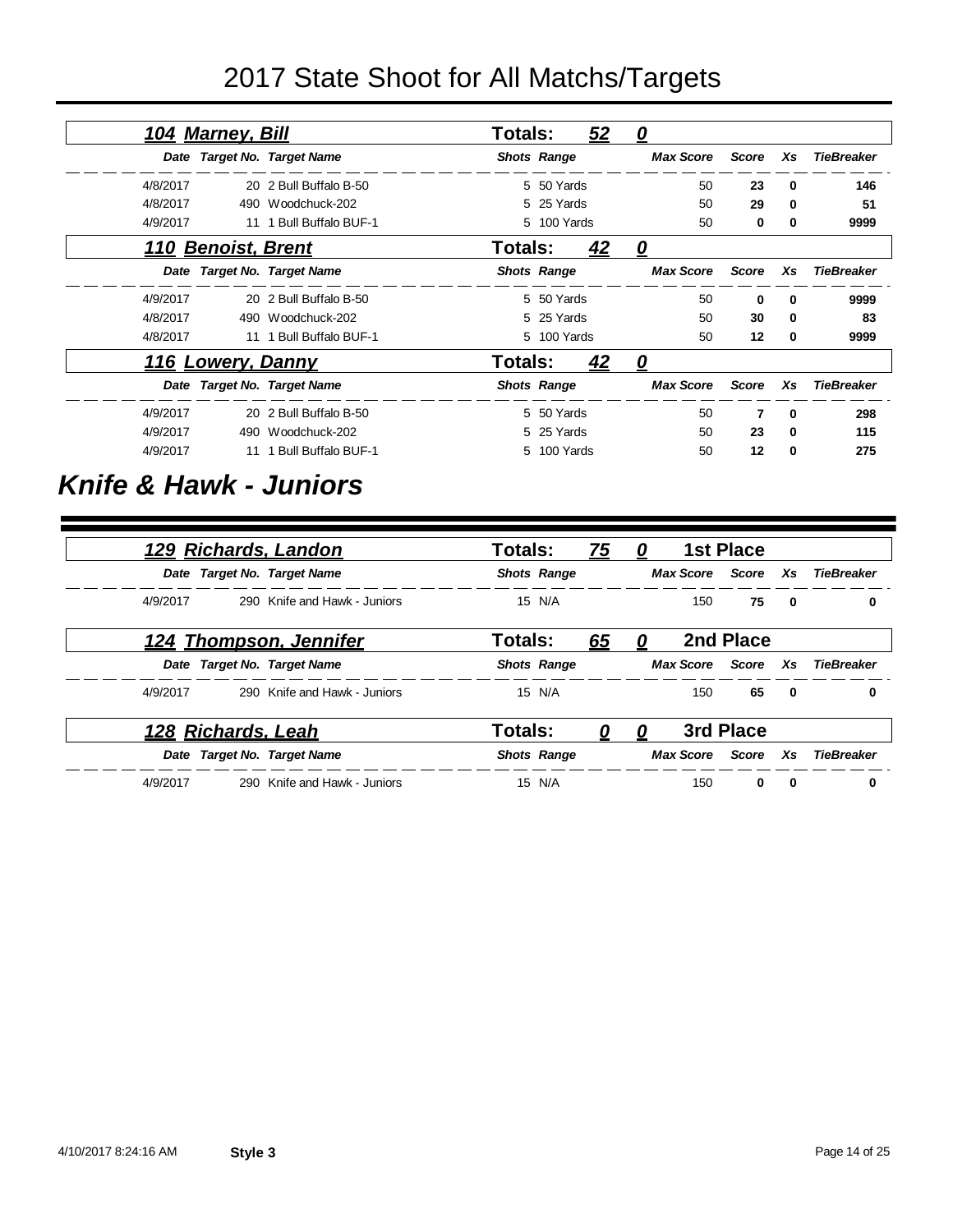#### *Knife & Hawk - Ladies*

| 123 Reed, Linda           |                             | Totals:        |                    | <u>60</u> | 0 |                        | <b>1st Place</b>       |              |                   |
|---------------------------|-----------------------------|----------------|--------------------|-----------|---|------------------------|------------------------|--------------|-------------------|
|                           | Date Target No. Target Name |                | <b>Shots Range</b> |           |   |                        | <b>Max Score</b> Score | Xs           | <b>TieBreaker</b> |
| 4/9/2017                  | 300 Knife and Hawk - Ladies |                | 15 N/A             |           |   | 150                    | 60                     | $\mathbf{0}$ | 0                 |
| <u>101 Perkins, Kayla</u> |                             | Totals:        |                    | 55        | 0 |                        | 2nd Place              |              |                   |
|                           | Date Target No. Target Name |                | <b>Shots Range</b> |           |   | <b>Max Score</b>       | Score                  | Xs           | <b>TieBreaker</b> |
| 4/9/2017                  | 300 Knife and Hawk - Ladies |                | 15 N/A             |           |   | 150                    | 55                     | $\mathbf{0}$ | 0                 |
| 154 Prestin, Alice        |                             | Totals:        |                    | 25        | 0 |                        | 3rd Place              |              |                   |
|                           | Date Target No. Target Name |                | <b>Shots Range</b> |           |   | <b>Max Score</b> Score |                        | Xs           | TieBreaker        |
| 4/9/2017                  | 300 Knife and Hawk - Ladies |                | 15 N/A             |           |   | 150                    | 25                     | $\mathbf{0}$ | 0                 |
| <u>106 Camp, Michelle</u> |                             | <b>Totals:</b> |                    | <u>15</u> | 0 |                        |                        |              |                   |
|                           | Date Target No. Target Name |                | <b>Shots Range</b> |           |   | <b>Max Score</b>       | Score                  | Xs           | <b>TieBreaker</b> |
| 4/9/2017                  | 300 Knife and Hawk - Ladies |                | 15 N/A             |           |   | 150                    | 15                     | 0            | 0                 |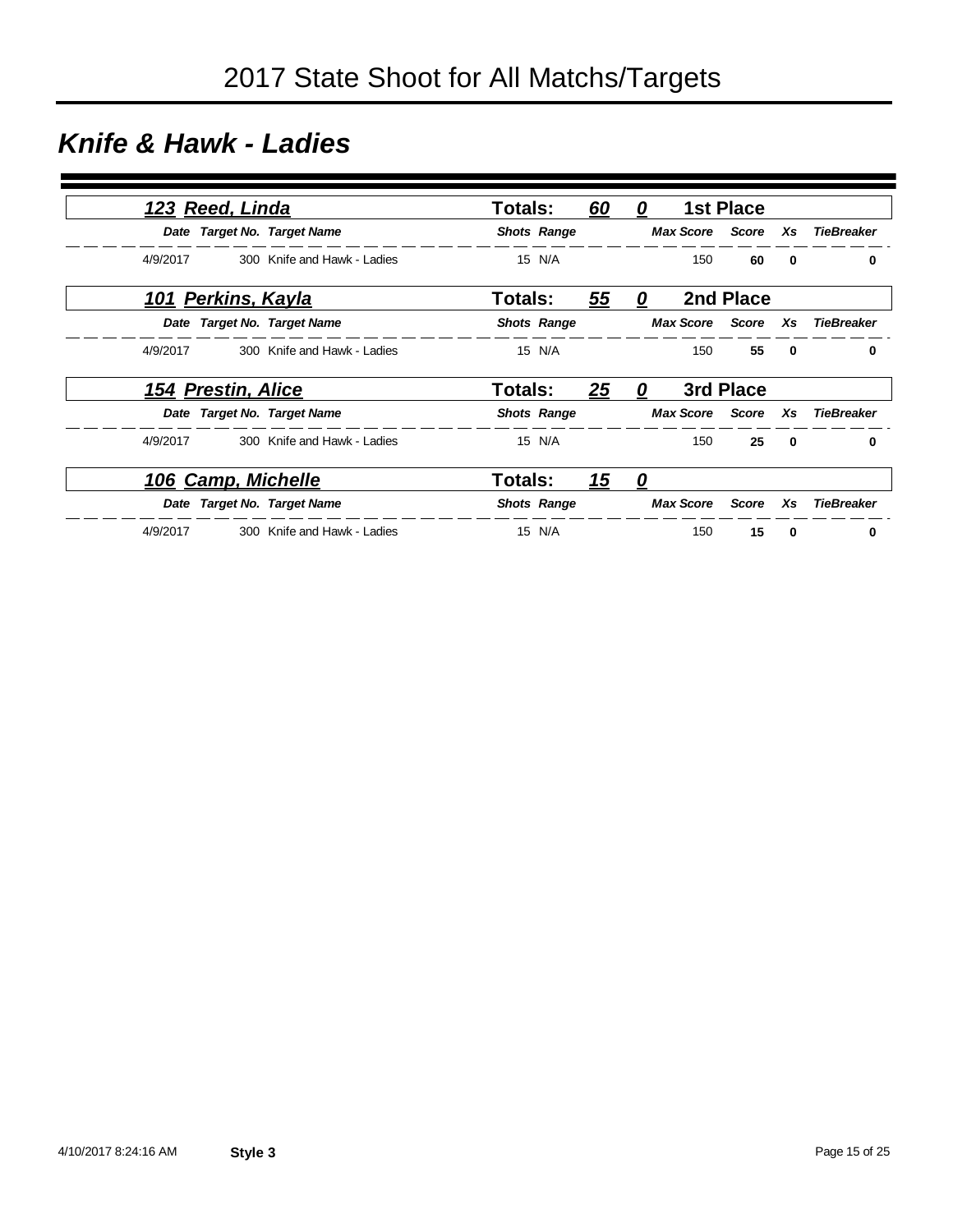#### *Knife & Hawk - Mens*

|                       | 138 Philbrick, David        | <b>Totals:</b>     | 120       | 0                       | <b>1st Place</b> |    |                   |
|-----------------------|-----------------------------|--------------------|-----------|-------------------------|------------------|----|-------------------|
|                       | Date Target No. Target Name | <b>Shots Range</b> |           | <b>Max Score</b>        | <b>Score</b>     | Xs | <b>TieBreaker</b> |
| 4/9/2017              | 310 Knife and Hawk - Mens   | 15 N/A             |           | 150                     | 120              | 0  | 0                 |
|                       | <u>153 Henderson, John</u>  | <b>Totals:</b>     | 90        | 0                       | 2nd Place        |    |                   |
|                       | Date Target No. Target Name | <b>Shots Range</b> |           | <b>Max Score</b>        | Score            | Xs | <b>TieBreaker</b> |
| 4/9/2017              | 310 Knife and Hawk - Mens   | 15 N/A             |           | 150                     | 90               | 0  | $\bf{0}$          |
|                       | <u>149 Chapin, Travis</u>   | Totals:            | 80        | 0                       | 3rd Place        |    |                   |
|                       | Date Target No. Target Name | <b>Shots Range</b> |           | <b>Max Score</b>        | <b>Score</b>     | Xs | <b>TieBreaker</b> |
| 4/9/2017              | 310 Knife and Hawk - Mens   | 15 N/A             |           | 150                     | 80               | 0  | 0                 |
|                       | <u>150 Foley, Mike</u>      | <b>Totals:</b>     | <b>75</b> | $\overline{\mathbf{0}}$ |                  |    |                   |
|                       | Date Target No. Target Name | <b>Shots Range</b> |           | <b>Max Score</b>        | <b>Score</b>     | Xs | <b>TieBreaker</b> |
| 4/9/2017              | 310 Knife and Hawk - Mens   | 15 N/A             |           | 150                     | 75               | 0  | 0                 |
|                       | 139 Wood, Kenny             | <b>Totals:</b>     | 70        | 0                       |                  |    |                   |
|                       | Date Target No. Target Name | <b>Shots Range</b> |           | <b>Max Score</b>        | <b>Score</b>     | Xs | <b>TieBreaker</b> |
| 4/9/2017              | 310 Knife and Hawk - Mens   | 15 N/A             |           | 150                     | 70               | 0  | 0                 |
| <u>119 Hall, Jack</u> |                             | <b>Totals:</b>     | 65        | 0                       |                  |    |                   |
|                       | Date Target No. Target Name | <b>Shots Range</b> |           | <b>Max Score</b>        | <b>Score</b>     | Xs | <b>TieBreaker</b> |
| 4/9/2017              | 310 Knife and Hawk - Mens   | 15 N/A             |           | 150                     | 65               | 0  | 0                 |
|                       | 122 Reed, Steve             | Totals:            | 60        | 0                       |                  |    |                   |
|                       | Date Target No. Target Name | <b>Shots Range</b> |           | <b>Max Score</b>        | <b>Score</b>     | Xs | <b>TieBreaker</b> |
| 4/9/2017              | 310 Knife and Hawk - Mens   | 15 N/A             |           | 150                     | 60               | 0  | 0                 |
|                       | <u>130 Jenkins, Tim</u>     | <b>Totals:</b>     | <u>55</u> | 0                       |                  |    |                   |
|                       | Date Target No. Target Name | <b>Shots Range</b> |           | <b>Max Score</b>        | Score            | Xs | <b>TieBreaker</b> |
| 4/9/2017              | 310 Knife and Hawk - Mens   | 15 N/A             |           | 150                     | 55               | 0  | 0                 |
|                       | <u>155 Fannin, Joe</u>      | Totals:            | <u>55</u> | $\mathbf{\Omega}$       |                  |    |                   |
|                       | Date Target No. Target Name | <b>Shots Range</b> |           | <b>Max Score</b>        | <b>Score</b>     | Xs | <b>TieBreaker</b> |
| 4/9/2017              | 310 Knife and Hawk - Mens   | 15 N/A             |           | 150                     | 55               | 0  | 0                 |
|                       | <u>126 Brasgalla, David</u> | <b>Totals:</b>     | 40        | $\overline{\mathbf{0}}$ |                  |    |                   |
|                       | Date Target No. Target Name | <b>Shots Range</b> |           | <b>Max Score</b>        | Score            | Xs | <b>TieBreaker</b> |
| 4/9/2017              | 310 Knife and Hawk - Mens   | 15 N/A             |           | 150                     | 40               | 0  | 0                 |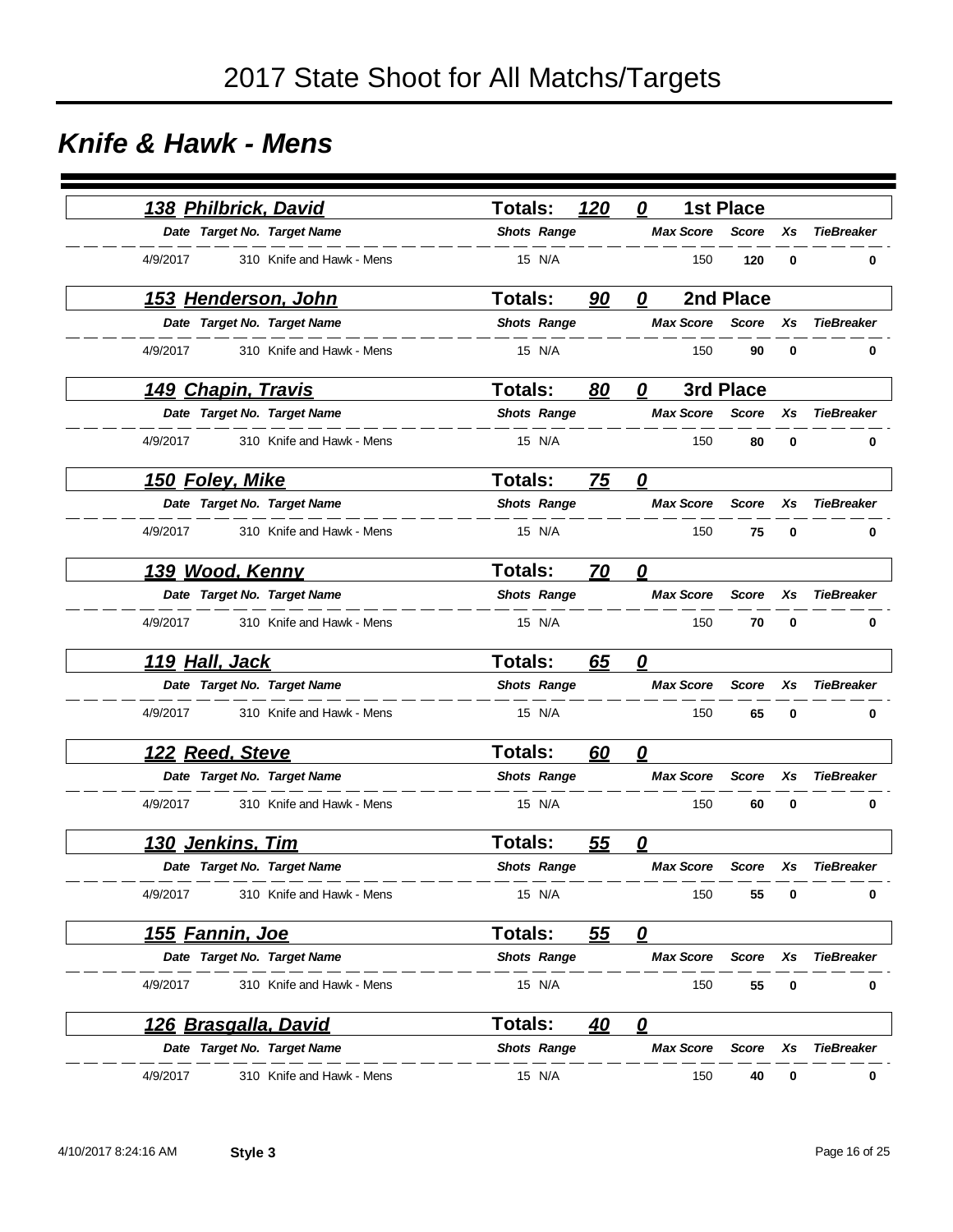|                            | 125 Thompson, Scott         | <b>Totals:</b>     | 35         | $\mathbf{\Omega}$ |              |              |                   |
|----------------------------|-----------------------------|--------------------|------------|-------------------|--------------|--------------|-------------------|
|                            | Date Target No. Target Name | <b>Shots Range</b> |            | <b>Max Score</b>  | <b>Score</b> | Xs           | <b>TieBreaker</b> |
| 4/9/2017                   | 310 Knife and Hawk - Mens   | 15 N/A             |            | 150               | 35           | $\bf{0}$     | 0                 |
| 102 Perkins, William       |                             | <b>Totals:</b>     | 25         | $\mathbf{\Omega}$ |              |              |                   |
|                            | Date Target No. Target Name | <b>Shots Range</b> |            | <b>Max Score</b>  | <b>Score</b> | Xs           | <b>TieBreaker</b> |
| 4/9/2017                   | 310 Knife and Hawk - Mens   | 15 N/A             |            | 150               | 25           | $\bf{0}$     | 0                 |
| 103 Brant, Curt            |                             | <b>Totals:</b>     | <u>20</u>  | $\mathbf{\Omega}$ |              |              |                   |
|                            | Date Target No. Target Name | <b>Shots Range</b> |            | <b>Max Score</b>  | <b>Score</b> | Xs           | <b>TieBreaker</b> |
| 4/9/2017                   | 310 Knife and Hawk - Mens   | 15 N/A             |            | 150               | 20           | $\mathbf{0}$ | 0                 |
| <u>141 Mann, Stephen</u>   |                             | Totals:            | <u> 10</u> | $\mathbf{\Omega}$ |              |              |                   |
|                            | Date Target No. Target Name | <b>Shots Range</b> |            | <b>Max Score</b>  | <b>Score</b> | Xs           | <b>TieBreaker</b> |
| 4/9/2017                   | 310 Knife and Hawk - Mens   | 15 N/A             |            | 150               | 10           | $\bf{0}$     | 0                 |
| <u> 110 Benoist, Brent</u> |                             | Totals:            | <u>10</u>  | 0                 |              |              |                   |
|                            | Date Target No. Target Name | <b>Shots Range</b> |            | <b>Max Score</b>  | <b>Score</b> | Xs           | <b>TieBreaker</b> |
| 4/9/2017                   | 310 Knife and Hawk - Mens   | 15 N/A             |            | 150               | 10           | 0            | 0                 |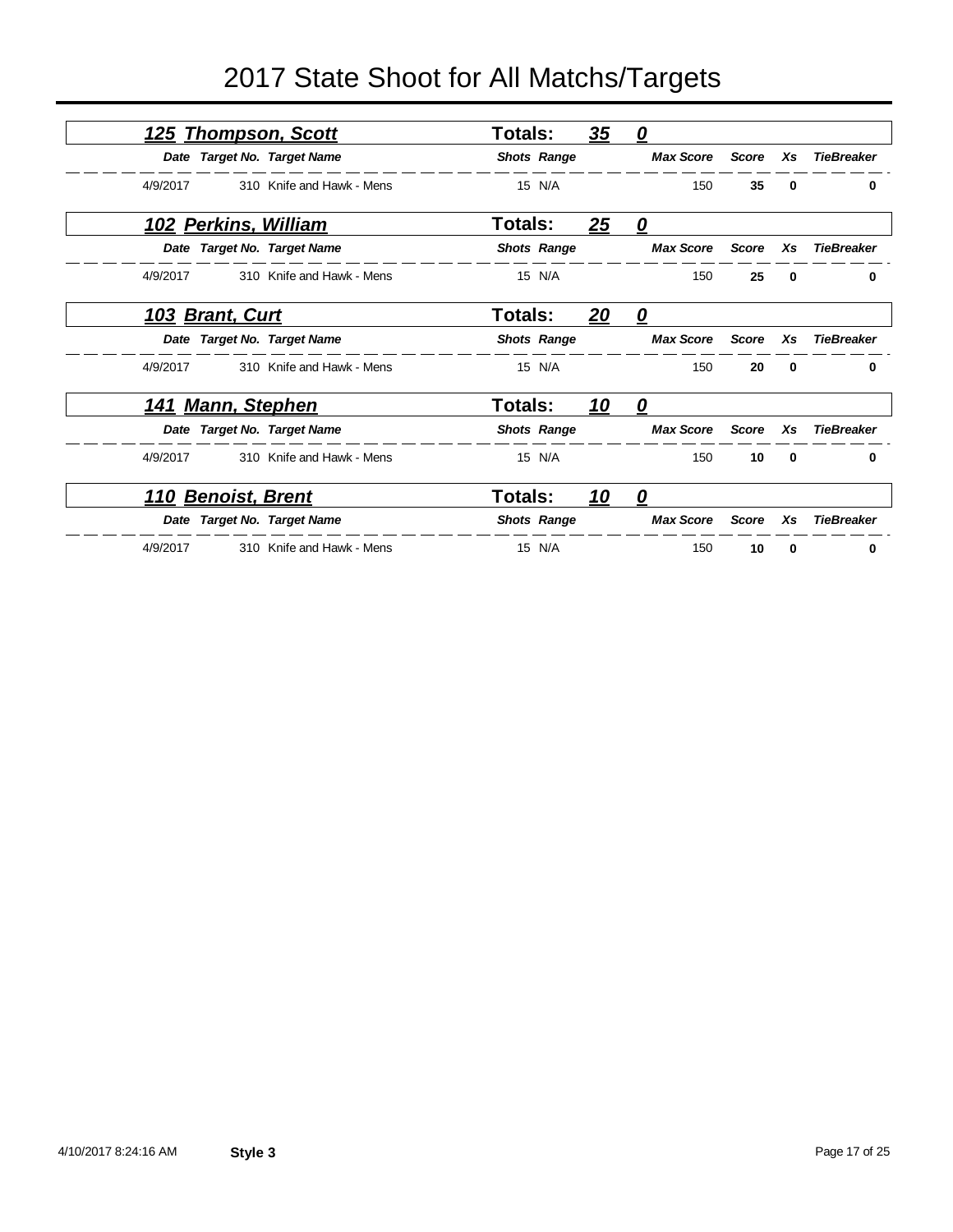#### *Offhand - Juniors*

| <u>147 Farley, Aidan</u>      |                         | Totals:        |                    | 78        | 0           |                  | <b>1st Place</b> |          |                   |
|-------------------------------|-------------------------|----------------|--------------------|-----------|-------------|------------------|------------------|----------|-------------------|
| Date Target No. Target Name   |                         |                | <b>Shots Range</b> |           |             | <b>Max Score</b> | <b>Score</b>     | Xs       | <b>TieBreaker</b> |
| 4/9/2017                      | 10 1 Bull Buffalo BUF-1 |                | 5 50 Yards         |           |             | 50               | 27               | 0        | 245               |
| 4/9/2017                      | 240 Fox-701             | 5              | 25 Yards           |           |             | 50               | 19               | 0        | 104               |
| 4/9/2017                      | 220 Crow-101            |                | 5 25 Yards         |           |             | 50               | 32               | 0        | 86                |
| 129 Richards, Landon          |                         | Totals:        |                    | 76        | 0           |                  | 2nd Place        |          |                   |
| Date Target No. Target Name   |                         |                | <b>Shots Range</b> |           |             | <b>Max Score</b> | <b>Score</b>     | Xs       | <b>TieBreaker</b> |
| 4/9/2017                      | 10 1 Bull Buffalo BUF-1 |                | 5 50 Yards         |           |             | 50               | 27               | 0        | 235               |
| 4/8/2017                      | 240 Fox-701             | 5              | 25 Yards           |           |             | 50               | 36               | 0        | 83                |
| 4/8/2017                      | 220 Crow-101            |                | 5 25 Yards         |           |             | 50               | 13               | 0        | 70                |
| <u>124 Thompson, Jennifer</u> |                         | Totals:        |                    | 60        | $\mathbf 1$ |                  | 3rd Place        |          |                   |
| Date Target No. Target Name   |                         |                | <b>Shots Range</b> |           |             | <b>Max Score</b> | <b>Score</b>     | Xs       | <b>TieBreaker</b> |
| 4/8/2017                      | 10 1 Bull Buffalo BUF-1 |                | 5 50 Yards         |           |             | 50               | 11               | $\bf{0}$ | 270               |
| 4/8/2017                      | 240 Fox-701             | 5              | 25 Yards           |           |             | 50               | 29               | 0        | 133               |
| 4/8/2017                      | 220 Crow-101            |                | 5 25 Yards         |           |             | 50               | 20               | 1        | 135               |
| <u> 128 Richards, Leah</u>    |                         | Totals:        |                    | <u>39</u> | 0           |                  |                  |          |                   |
| Date Target No. Target Name   |                         |                | <b>Shots Range</b> |           |             | <b>Max Score</b> | <b>Score</b>     | Xs       | <b>TieBreaker</b> |
| 4/8/2017                      | 10 1 Bull Buffalo BUF-1 |                | 5 50 Yards         |           |             | 50               | $\bf{0}$         | $\bf{0}$ | 340               |
| 4/8/2017                      | 240 Fox-701             | 5              | 25 Yards           |           |             | 50               | 20               | 0        | 150               |
| 4/8/2017                      | 220 Crow-101            |                | 5 25 Yards         |           |             | 50               | 19               | 0        | 83                |
| <u>158 Fudge, Morgan</u>      |                         | <b>Totals:</b> |                    | 21        | 0           |                  |                  |          |                   |
| Date Target No. Target Name   |                         |                | <b>Shots Range</b> |           |             | <b>Max Score</b> | <b>Score</b>     | Xs       | <b>TieBreaker</b> |
| 4/9/2017                      | 10 1 Bull Buffalo BUF-1 |                | 5 50 Yards         |           |             | 50               | 16               | $\bf{0}$ | 210               |
| 4/9/2017                      | 240 Fox-701             | 5              | 25 Yards           |           |             | 50               | 5                | 0        | 240               |
| 4/9/2017                      | 220 Crow-101            |                | 5 25 Yards         |           |             | 50               | 0                | 0        | 9999              |

### *Open Rifle - Open*

|          | 103 Brant, Curt    |                             | Totals: |                    | <u>30</u> | <u>0</u> |                  | <b>1st Place</b> |             |            |
|----------|--------------------|-----------------------------|---------|--------------------|-----------|----------|------------------|------------------|-------------|------------|
|          |                    | Date Target No. Target Name |         | <b>Shots Range</b> |           |          | <b>Max Score</b> | Score Xs         |             | TieBreaker |
| 4/9/2017 |                    | 402 Flint SB-1              |         | 5 200 Yards        |           |          | 50               | 8                | 0           | 9999       |
| 4/8/2017 |                    | 522 X100                    |         | 5 100 Yards        |           |          | 50               | 22               | 0           | 240        |
|          | 106 Camp, Michelle |                             | Totals: |                    |           |          |                  | 2nd Place        |             |            |
|          |                    | Date Target No. Target Name |         | <b>Shots Range</b> |           |          | <b>Max Score</b> | Score            | <b>Xs</b>   | TieBreaker |
| 4/9/2017 |                    | 402 Flint SB-1              |         | 5 200 Yards        |           |          | 50               | $\mathbf{2}$     | 0           | 9999       |
| 4/9/2017 |                    | 522 X100                    |         | 5 100 Yards        |           |          | 50               | $\bf{0}$         | $\mathbf 0$ | 9999       |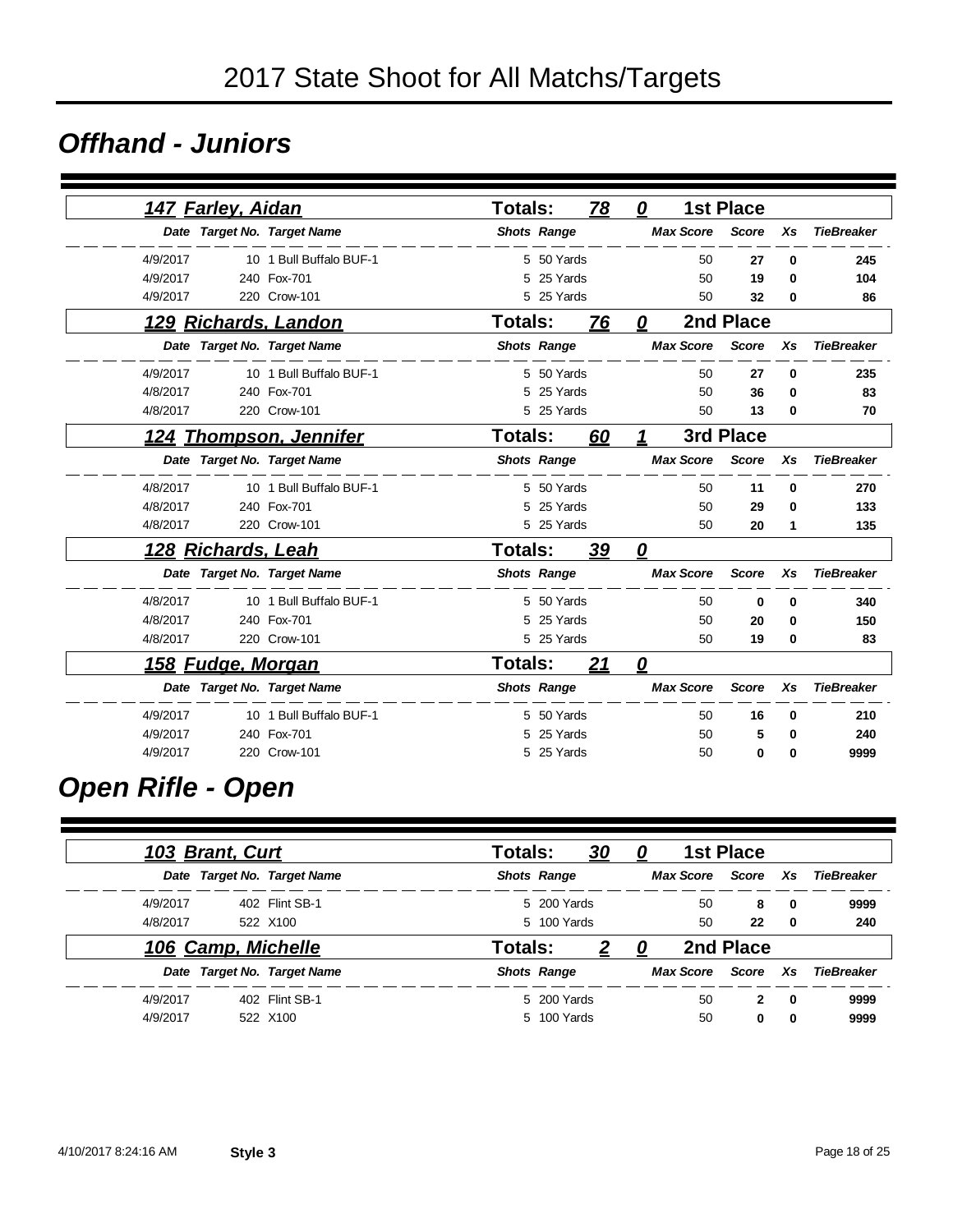## *Pistol - Open*

| <u>103 Brant, Curt</u>         | 167<br>Totals:                | <b>1st Place</b><br>1            |    |                   |
|--------------------------------|-------------------------------|----------------------------------|----|-------------------|
| Date Target No. Target Name    | <b>Shots Range</b>            | <b>Max Score</b><br><b>Score</b> | Xs | <b>TieBreaker</b> |
| 4/8/2017<br>341 Pistol 50 Yard | 10 50 Yards                   | 100<br>75                        | 0  | 230               |
| 4/8/2017<br>340 Pistol 25 Yard | 10 25 Yards                   | 100<br>92                        | 1  | 830               |
| <u>130 Jenkins, Tim</u>        | Totals:<br>154                | 2nd Place<br>1                   |    |                   |
| Date Target No. Target Name    | <b>Shots Range</b>            | <b>Max Score</b><br><b>Score</b> | Xs | <b>TieBreaker</b> |
| 4/8/2017<br>341 Pistol 50 Yard | 10 50 Yards                   | 100<br>70                        | 0  | 204               |
| 4/8/2017<br>340 Pistol 25 Yard | 10 25 Yards                   | 100<br>84                        | 1  | 164               |
| <u>115 Barkman, Joe</u>        | Totals:<br><u>148</u>         | 3rd Place<br>1                   |    |                   |
| Date Target No. Target Name    | <b>Shots Range</b>            | <b>Max Score</b><br><b>Score</b> | Xs | <b>TieBreaker</b> |
| 4/9/2017<br>341 Pistol 50 Yard | 10 50 Yards                   | 100<br>70                        | 1  | 217               |
| 4/9/2017<br>340 Pistol 25 Yard | 10 25 Yards                   | 100<br>78                        | 0  | 155               |
| <u> 116 Lowery, Danny</u>      | <b>Totals:</b><br>124         | $\overline{\mathbf{0}}$          |    |                   |
| Date Target No. Target Name    | <b>Shots Range</b>            | <b>Max Score</b><br><b>Score</b> | Xs | <b>TieBreaker</b> |
| 4/8/2017<br>341 Pistol 50 Yard | 10 50 Yards                   | 52<br>100                        | 0  | 298               |
| 4/8/2017<br>340 Pistol 25 Yard | 10 25 Yards                   | 100<br>72                        | 0  | 262               |
| <u>123 Reed, Linda</u>         | <b>Totals:</b><br>122         | 1                                |    |                   |
| Date Target No. Target Name    | <b>Shots Range</b>            | <b>Max Score</b><br><b>Score</b> | Xs | <b>TieBreaker</b> |
| 4/8/2017<br>341 Pistol 50 Yard | 10 50 Yards                   | 100<br>47                        | 0  | 47                |
| 4/8/2017<br>340 Pistol 25 Yard | 10 25 Yards                   | 100<br>75                        | 1  | 206               |
| <u>122 Reed, Steve</u>         | <b>Totals:</b><br><u>117</u>  | $\overline{\mathbf{0}}$          |    |                   |
| Date Target No. Target Name    | <b>Shots Range</b>            | <b>Max Score</b><br><b>Score</b> | Xs | <b>TieBreaker</b> |
| 4/9/2017<br>341 Pistol 50 Yard | 10 50 Yards                   | 100<br>46                        | 0  | 317               |
| 4/9/2017<br>340 Pistol 25 Yard | 10 25 Yards                   | 100<br>71                        | 0  | 378               |
| <u> 106 Camp, Michelle</u>     | <b>Totals:</b><br>104         | $\boldsymbol{\varrho}$           |    |                   |
| Date Target No. Target Name    | <b>Shots Range</b>            | <b>Max Score</b><br><b>Score</b> | Xs | <b>TieBreaker</b> |
| 4/8/2017<br>341 Pistol 50 Yard | 10 50 Yards                   | 100<br>48                        | 0  | 359               |
| 4/8/2017<br>340 Pistol 25 Yard | 10 25 Yards                   | 100<br>56                        | 0  | 347               |
| 101 Perkins, Kayla             | <b>Totals:</b><br><u> 101</u> | n                                |    |                   |
| Date Target No. Target Name    | <b>Shots Range</b>            | <b>Max Score</b><br><b>Score</b> | Xs | <b>TieBreaker</b> |
| 4/8/2017<br>341 Pistol 50 Yard | 10 50 Yards                   | 100<br>45                        | 0  | 9999              |
| 4/8/2017<br>340 Pistol 25 Yard | 10 25 Yards                   | 100<br>56                        | 0  | 270               |
| 125 Thompson, Scott            | 100<br>Totals:                | $\overline{\mathbf{0}}$          |    |                   |
| Date Target No. Target Name    | <b>Shots Range</b>            | <b>Max Score</b><br><b>Score</b> | Xs | <b>TieBreaker</b> |
| 4/9/2017<br>341 Pistol 50 Yard | 10 50 Yards                   | 100<br>43                        | 0  | 330               |
| 4/8/2017<br>340 Pistol 25 Yard | 10 25 Yards                   | 100<br>57                        | 0  | 334               |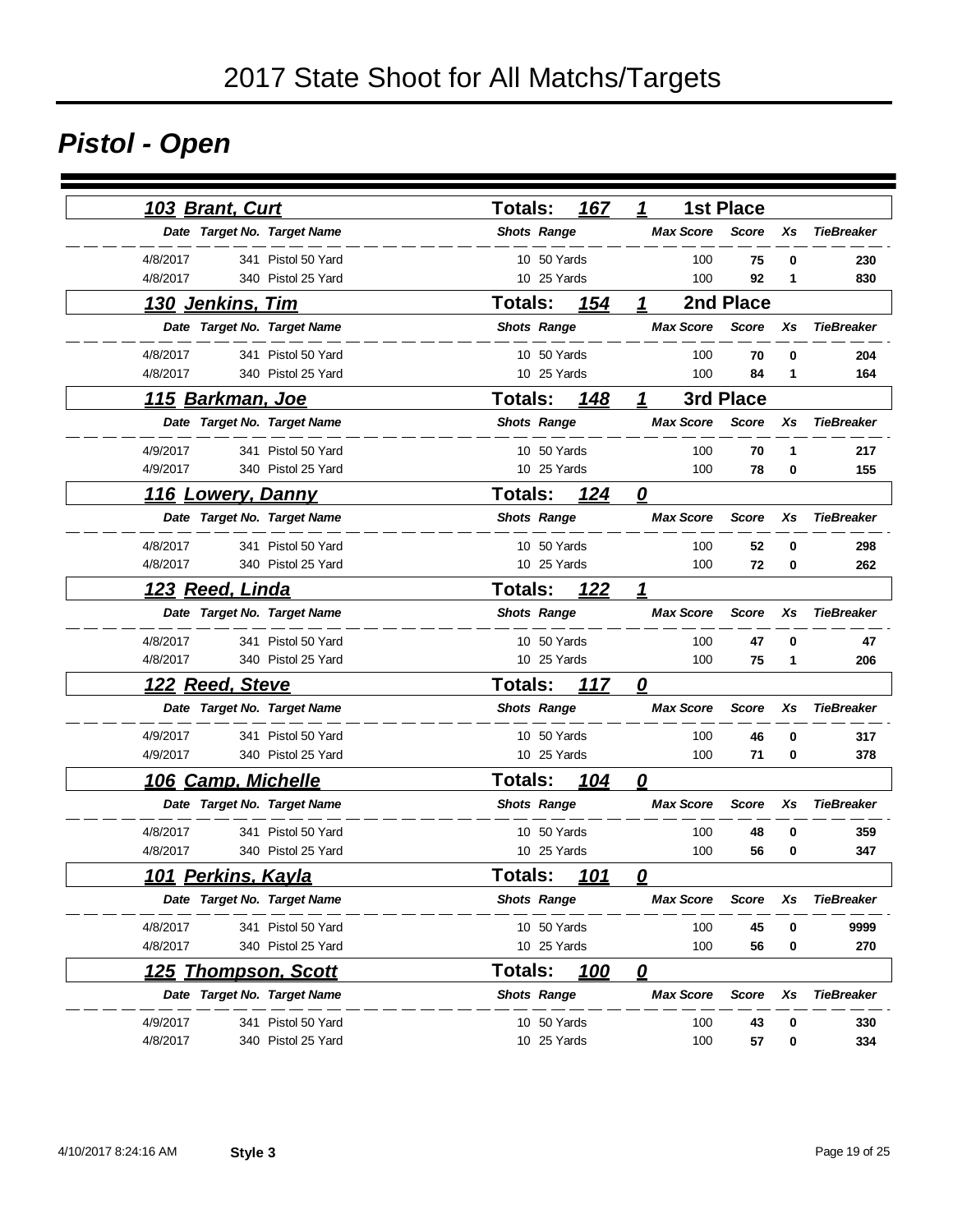| 129 Richards, Landon        |                    | Totals:        |                    | <u>89</u> | <u>0</u>         |              |              |                   |
|-----------------------------|--------------------|----------------|--------------------|-----------|------------------|--------------|--------------|-------------------|
| Date Target No. Target Name |                    |                | <b>Shots Range</b> |           | <b>Max Score</b> | Score        | Xs           | <b>TieBreaker</b> |
| 4/9/2017                    | 341 Pistol 50 Yard |                | 10 50 Yards        |           | 100              | 33           | $\bf{0}$     | 300               |
| 4/9/2017                    | 340 Pistol 25 Yard |                | 10 25 Yards        |           | 100              | 56           | 0            | 303               |
| 124 Thompson, Jennifer      |                    | Totals:        |                    | <u>71</u> | 0                |              |              |                   |
| Date Target No. Target Name |                    |                | <b>Shots Range</b> |           | <b>Max Score</b> | Score        | Xs           | TieBreaker        |
| 4/9/2017                    | 341 Pistol 50 Yard |                | 10 50 Yards        |           | 100              | 31           | $\mathbf{0}$ | 298               |
| 4/9/2017                    | 340 Pistol 25 Yard |                | 10 25 Yards        |           | 100              | 40           | 0            | 345               |
| 131 Lowery, Brad            |                    | <b>Totals:</b> |                    | <u>53</u> | <u>0</u>         |              |              |                   |
| Date Target No. Target Name |                    |                | <b>Shots Range</b> |           | <b>Max Score</b> | <b>Score</b> | Xs           | <b>TieBreaker</b> |
| 4/8/2017                    | 341 Pistol 50 Yard |                | 10 50 Yards        |           | 100              | 53           | $\mathbf 0$  | 237               |
| 4/9/2017                    | 340 Pistol 25 Yard | 10.            | 25 Yards           |           | 100              | $\bf{0}$     | $\mathbf 0$  | 9999              |

#### *Primitive - Juniors*

|          | <u>128 Richards, Leah</u> |                                  | <b>Totals:</b> |                    | 17         | $\bm{Q}$ |                    | <b>1st Place</b> |                         |                               |
|----------|---------------------------|----------------------------------|----------------|--------------------|------------|----------|--------------------|------------------|-------------------------|-------------------------------|
|          |                           | Date Target No. Target Name      |                | <b>Shots Range</b> |            |          |                    |                  |                         | Max Score Score Xs TieBreaker |
|          |                           | 4/8/2017 350 Primitive - Juniors |                | 21 N/A             |            |          | 210                | 17               | $\mathbf{0}$            | 255                           |
|          |                           | 129 Richards, Landon             | <b>Totals:</b> |                    | <u> 12</u> | 0        |                    | 2nd Place        |                         |                               |
|          |                           | Date Target No. Target Name      |                | <b>Shots Range</b> |            |          | Max Score Score Xs |                  |                         | <b>TieBreaker</b>             |
| 4/8/2017 |                           | 350 Primitive - Juniors          |                | 21 N/A             |            |          | 210                | 12 <sup>12</sup> | $\overline{\mathbf{0}}$ | 265                           |
|          | 147 Farley, Aidan         |                                  | <b>Totals:</b> |                    | <u>0</u>   | U        |                    | 3rd Place        |                         |                               |
|          |                           | Date Target No. Target Name      |                | <b>Shots Range</b> |            |          |                    |                  |                         | Max Score Score Xs TieBreaker |
| 4/9/2017 |                           | 350 Primitive - Juniors          |                | 21 N/A             |            |          | 210                | 0                | $\mathbf{0}$            | 125                           |

#### *Primitive - Ladies*

| <u>120 Burgess, Michelle</u> |                        | Totals:            | <u> 16</u> | 0 |                  | <b>1st Place</b> |              |                   |
|------------------------------|------------------------|--------------------|------------|---|------------------|------------------|--------------|-------------------|
| Date Target No. Target Name  |                        | <b>Shots Range</b> |            |   | <b>Max Score</b> | Score Xs         |              | <b>TieBreaker</b> |
| 4/8/2017                     | 360 Primitive - Ladies | 21 N/A             |            |   | 210              | 16               | $\mathbf{0}$ | 35                |
| <u>106 Camp, Michelle</u>    |                        | Totals:            | <u> 16</u> | 0 |                  | 2nd Place        |              |                   |
| Date Target No. Target Name  |                        | <b>Shots Range</b> |            |   | <b>Max Score</b> | Score            | Xs           | TieBreaker        |
| 4/8/2017                     | 360 Primitive - Ladies | 21 N/A             |            |   | 210              | 16               | 0            | 88                |
| 101 Perkins, Kayla           |                        | Totals:            |            | 0 |                  | 3rd Place        |              |                   |
| Date Target No. Target Name  |                        | <b>Shots Range</b> |            |   | <b>Max Score</b> | Score Xs         |              | TieBreaker        |
| 4/8/2017                     | 360 Primitive - Ladies | 21 N/A             |            |   | 210              | $\overline{7}$   | 0            | 250               |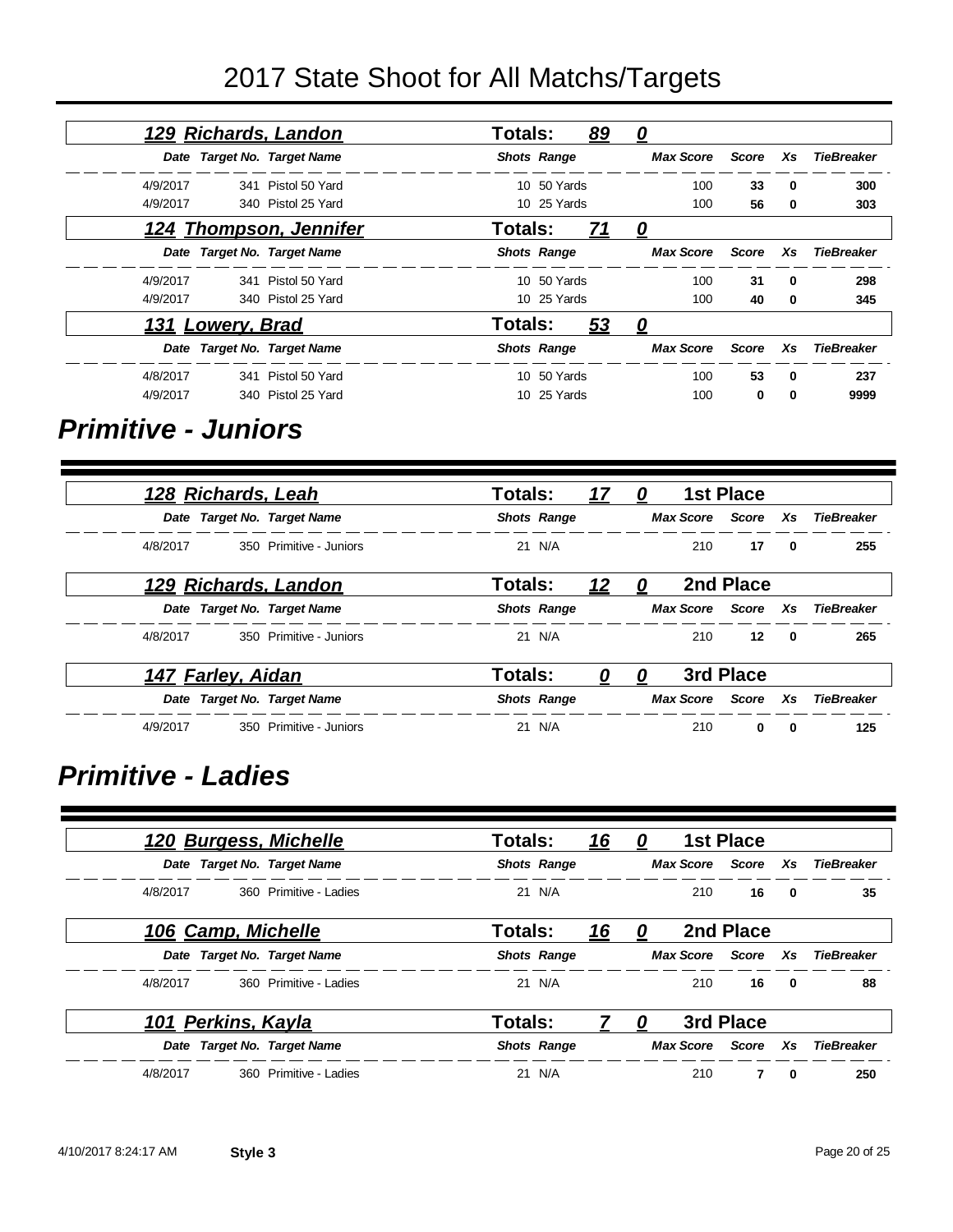#### *Primitive - Mens*

| 112 Ceballos, Dale               | <b>Totals:</b><br>58  | 0                       | <b>1st Place</b> |                         |
|----------------------------------|-----------------------|-------------------------|------------------|-------------------------|
| Date Target No. Target Name      | <b>Shots Range</b>    | <b>Max Score</b>        | <b>Score</b>     | <b>TieBreaker</b><br>Xs |
| 4/8/2017<br>370 Primitive - Mens | 21 N/A                | 210                     | 58               | 0<br>390                |
| <u> 103 Brant, Curt</u>          | 34<br><b>Totals:</b>  | 0                       | 2nd Place        |                         |
| Date Target No. Target Name      | <b>Shots Range</b>    | <b>Max Score</b>        | <b>Score</b>     | <b>TieBreaker</b><br>Xs |
| 4/8/2017<br>370 Primitive - Mens | 21 N/A                | 210                     | 34               | 0<br>9                  |
| <u>108 Fannin, Hank</u>          | Totals:<br>34         | $\boldsymbol{o}$        | 3rd Place        |                         |
| Date Target No. Target Name      | <b>Shots Range</b>    | <b>Max Score</b>        | <b>Score</b>     | <b>TieBreaker</b><br>Xs |
| 4/8/2017<br>370 Primitive - Mens | 21 N/A                | 210                     | 34               | 0<br>45                 |
| 107 Meifelt, Mark                | <b>Totals:</b><br>27  | $\mathbf{Q}$            |                  |                         |
| Date Target No. Target Name      | <b>Shots Range</b>    | <b>Max Score</b>        | <b>Score</b>     | Xs<br><b>TieBreaker</b> |
| 4/8/2017<br>370 Primitive - Mens | 21 N/A                | 210                     | 27               | 0<br>40                 |
| 131 Lowery, Brad                 | 23<br><b>Totals:</b>  | 0                       |                  |                         |
| Date Target No. Target Name      | <b>Shots Range</b>    | <b>Max Score</b>        | <b>Score</b>     | Xs<br><b>TieBreaker</b> |
| 4/8/2017<br>370 Primitive - Mens | 21 N/A                | 210                     | 23               | 0<br>55                 |
| 111 Echols, David                | <b>Totals:</b><br>21  | 0                       |                  |                         |
| Date Target No. Target Name      | <b>Shots Range</b>    | <b>Max Score</b>        | <b>Score</b>     | Xs<br><b>TieBreaker</b> |
| 4/8/2017<br>370 Primitive - Mens | 21 N/A                | 210                     | 21               | 0<br>28                 |
| <u>116 Lowery, Danny</u>         | Totals:<br>21         | 0                       |                  |                         |
| Date Target No. Target Name      | <b>Shots Range</b>    | <b>Max Score</b>        | <b>Score</b>     | <b>TieBreaker</b><br>Xs |
| 4/8/2017<br>370 Primitive - Mens | 21 N/A                | 210                     | 21               | 0<br>32                 |
| <u>114 Richards, Patrick</u>     | Totals:<br><u>18</u>  | 1                       |                  |                         |
| Date Target No. Target Name      | <b>Shots Range</b>    | <b>Max Score</b>        | <b>Score</b>     | <b>TieBreaker</b><br>Xs |
| 4/8/2017<br>370 Primitive - Mens | 21 N/A                | 210                     | 18               | 115<br>1                |
| 121 Burgess, Marty               | Totals:<br><u> 16</u> | $\boldsymbol{\varrho}$  |                  |                         |
| Date Target No. Target Name      | <b>Shots Range</b>    | <b>Max Score</b>        | Score            | <b>TieBreaker</b><br>Xs |
| 4/8/2017<br>370 Primitive - Mens | 21 N/A                | 210                     | 16               | 0<br>23                 |
| <u>115 Barkman, Joe</u>          | <u> 16</u><br>Totals: | $\overline{\mathbf{0}}$ |                  |                         |
| Date Target No. Target Name      | <b>Shots Range</b>    | <b>Max Score</b>        | Score            | <b>TieBreaker</b><br>Xs |
| 4/8/2017<br>370 Primitive - Mens | 21 N/A                | 210                     | 16               | 250<br>0                |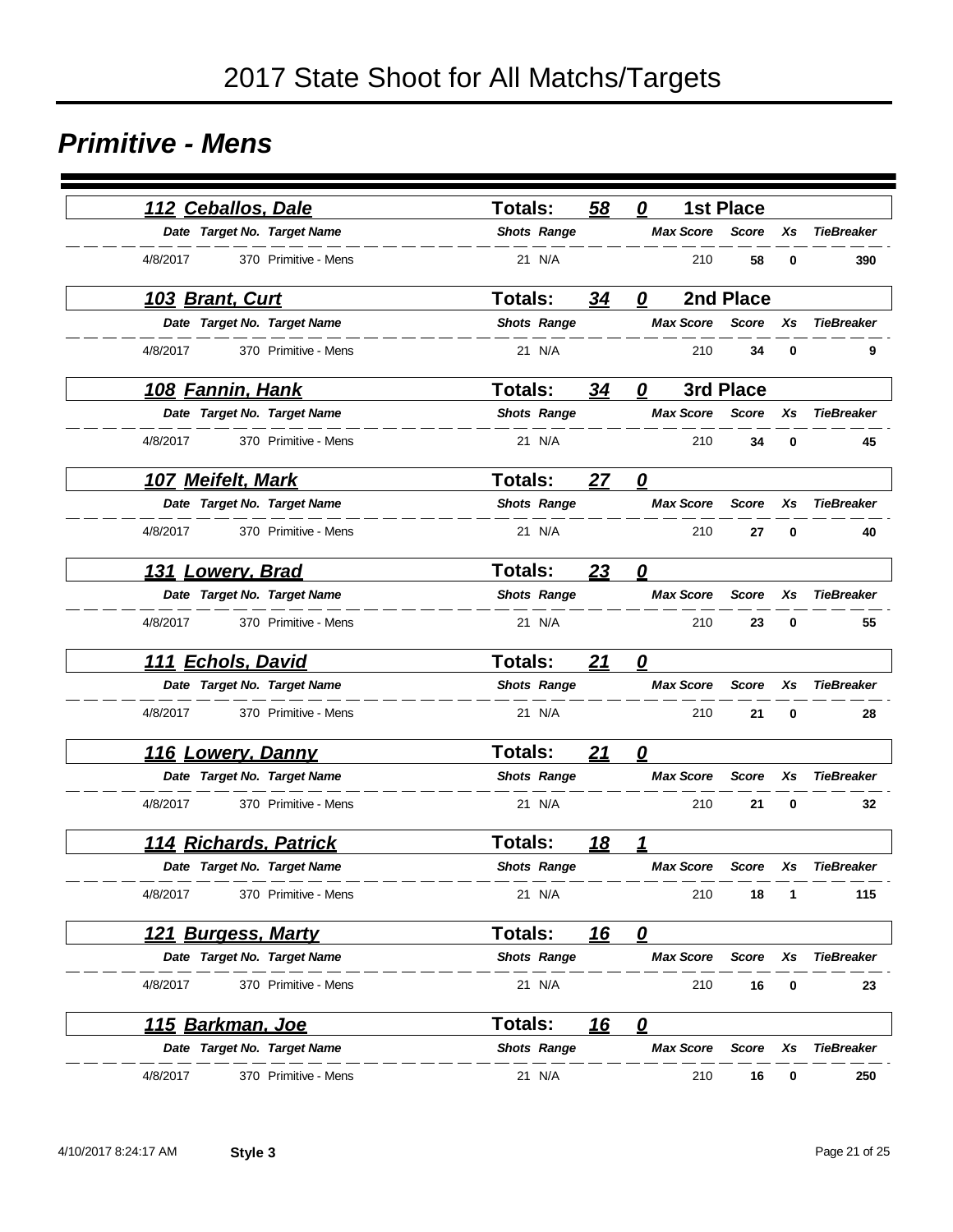|          |                 | <u>125 Thompson, Scott</u>  | Totals: |                    | <u> 14</u> | 0         |       |                         |            |
|----------|-----------------|-----------------------------|---------|--------------------|------------|-----------|-------|-------------------------|------------|
|          |                 | Date Target No. Target Name |         | <b>Shots Range</b> |            | Max Score | Score | Xs                      | TieBreaker |
| 4/9/2017 |                 | 370 Primitive - Mens        |         | 21 N/A             |            | 210       | 14    | $\overline{\mathbf{0}}$ | 55         |
|          | 122 Reed, Steve |                             | Totals: |                    | <u> 13</u> | 0         |       |                         |            |
|          |                 | Date Target No. Target Name |         | <b>Shots Range</b> |            | Max Score | Score | <b>Xs</b>               | TieBreaker |
| 4/8/2017 |                 | 370 Primitive - Mens        |         | 21 N/A             |            | 210       | 13    | 0                       | 40         |

## *Rifled Musket - Open*

|          | <b>107 Meifelt, Mark</b> |                             | <b>Totals:</b>     |             | <u>17</u>  | - 0              |           | 1st Place          |                         |                   |
|----------|--------------------------|-----------------------------|--------------------|-------------|------------|------------------|-----------|--------------------|-------------------------|-------------------|
|          |                          | Date Target No. Target Name | <b>Shots Range</b> |             |            |                  |           | Max Score Score Xs |                         | TieBreaker        |
| 4/8/2017 |                          | 521 X100                    |                    | 5 100 Yards |            |                  |           | 50<br>17           | $\mathbf{0}$            | 157               |
|          | 103 Brant, Curt          |                             | Totals:            |             | <u> 15</u> | $\boldsymbol{0}$ |           | 2nd Place          |                         |                   |
|          |                          | Date Target No. Target Name | <b>Shots Range</b> |             |            |                  |           | Max Score Score Xs |                         | TieBreaker        |
| 4/8/2017 |                          | 521 X100                    |                    | 5 100 Yards |            |                  | 50        | 15                 | $\overline{\mathbf{0}}$ | 154               |
|          | 106 Camp, Michelle       |                             | <b>Totals:</b>     |             |            | 0                |           | 3rd Place          |                         |                   |
|          |                          | Date Target No. Target Name | <b>Shots Range</b> |             |            |                  | Max Score | Score Xs           |                         | <b>TieBreaker</b> |
| 4/8/2017 |                          | 521 X100                    |                    | 5 100 Yards |            |                  | 50        | 7                  | $\mathbf{0}$            | 9999              |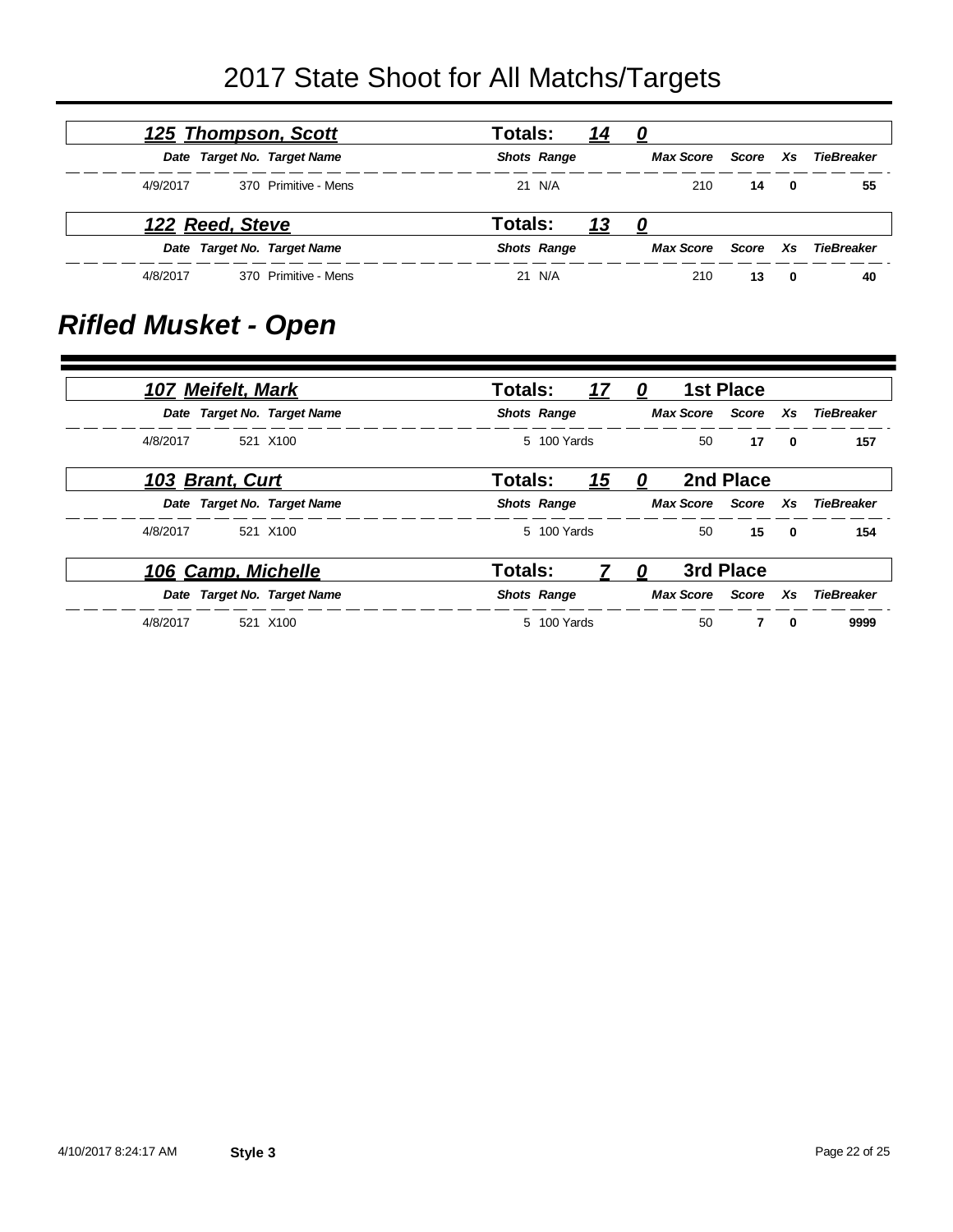## *Trade Gun - Open*

|             | <u>101 Perkins, Kayla</u> |                             | <b>Totals:</b>     |                    | 94 | 0                       |                  | <b>1st Place</b> |    |                   |
|-------------|---------------------------|-----------------------------|--------------------|--------------------|----|-------------------------|------------------|------------------|----|-------------------|
|             |                           | Date Target No. Target Name | <b>Shots Range</b> |                    |    |                         | <b>Max Score</b> | <b>Score</b>     | Xs | <b>TieBreaker</b> |
| 4/8/2017    |                           | 399 Flint SB-1              |                    | 5 50 Yards         |    |                         | 50               | 44               | 0  | 100               |
| 4/8/2017    |                           | 670 Alafia River Rat        | 5                  | 25 Yards           |    |                         | 50               | 25               | 0  | 79                |
| 4/8/2017    |                           | 190 Bottles                 | 5                  | 25 Yards           |    |                         | 50               | 25               | 0  | 105               |
|             | 117 Sopher, Terry         |                             | <b>Totals:</b>     |                    | 74 | 0                       |                  | 2nd Place        |    |                   |
|             |                           | Date Target No. Target Name |                    | <b>Shots Range</b> |    |                         | <b>Max Score</b> | <b>Score</b>     | Xs | <b>TieBreaker</b> |
| 4/8/2017    |                           | 399 Flint SB-1              |                    | 5 50 Yards         |    |                         | 50               | 41               | 0  | 132               |
| 4/8/2017    |                           | 670 Alafia River Rat        | 5                  | 25 Yards           |    |                         | 50               | 25               | 0  | 187               |
| 4/8/2017    |                           | 190 Bottles                 |                    | 5 25 Yards         |    |                         | 50               | 8                | 0  | 85                |
|             | 103 Brant, Curt           |                             | <b>Totals:</b>     |                    | 68 | 0                       |                  | 3rd Place        |    |                   |
|             |                           | Date Target No. Target Name |                    | <b>Shots Range</b> |    |                         | <b>Max Score</b> | <b>Score</b>     | Xs | <b>TieBreaker</b> |
| 4/8/2017    |                           | 399 Flint SB-1              |                    | 5 50 Yards         |    |                         | 50               | 32               | 0  | 225               |
| 4/8/2017    |                           | 670 Alafia River Rat        | 5                  | 25 Yards           |    |                         | 50               | 26               | 0  | 65                |
| 4/8/2017    |                           | 190 Bottles                 |                    | 5 25 Yards         |    |                         | 50               | 10               | 0  | 95                |
| <u> 109</u> |                           | <u>Thompson, Bud</u>        | <b>Totals:</b>     |                    | 58 | $\overline{2}$          |                  |                  |    |                   |
|             |                           | Date Target No. Target Name |                    | <b>Shots Range</b> |    |                         | <b>Max Score</b> | <b>Score</b>     | Xs | <b>TieBreaker</b> |
| 4/9/2017    |                           | 399 Flint SB-1              |                    | 5 50 Yards         |    |                         | 50               | 0                | 0  | 9999              |
| 4/8/2017    |                           | 670 Alafia River Rat        |                    | 5 25 Yards         |    |                         | 50               | 38               | 2  | 125               |
| 4/8/2017    |                           | 190 Bottles                 |                    | 5 25 Yards         |    |                         | 50               | 20               | 0  | 160               |
| <u> 118</u> |                           | <b>Zdawcsynsk, Steve</b>    | Totals:            |                    | 57 | $\overline{\mathbf{0}}$ |                  |                  |    |                   |
|             |                           | Date Target No. Target Name |                    | <b>Shots Range</b> |    |                         | <b>Max Score</b> | <b>Score</b>     | Xs | <b>TieBreaker</b> |
| 4/8/2017    |                           | 399 Flint SB-1              |                    | 5 50 Yards         |    |                         | 50               | 32               | 0  | 271               |
| 4/8/2017    |                           | 670 Alafia River Rat        |                    | 5 25 Yards         |    |                         | 50               | 20               | 0  | 80                |
| 4/8/2017    |                           | 190 Bottles                 |                    | 5 25 Yards         |    |                         | 50               | 5                | 0  | 125               |
|             | <u>127 Bateman, Ben</u>   |                             | Totals:            |                    | 42 | 0                       |                  |                  |    |                   |
|             |                           | Date Target No. Target Name |                    | <b>Shots Range</b> |    |                         | <b>Max Score</b> | <b>Score</b>     | Xs | <b>TieBreaker</b> |
| 4/8/2017    |                           | 399 Flint SB-1              |                    | 5 50 Yards         |    |                         | 50               | 29               | 0  | 265               |
| 4/8/2017    |                           | 670 Alafia River Rat        | 5                  | 25 Yards           |    |                         | 50               | 0                | 0  | 169               |
| 4/8/2017    |                           | 190 Bottles                 |                    | 5 25 Yards         |    |                         | 50               | 13               | 0  | 117               |
|             | <u>140 Poulin, Trov</u>   |                             | Totals:            |                    | 41 | 0                       |                  |                  |    |                   |
|             |                           | Date Target No. Target Name |                    | <b>Shots Range</b> |    |                         | <b>Max Score</b> | <b>Score</b>     | Xs | <b>TieBreaker</b> |
| 4/9/2017    |                           | 399 Flint SB-1              |                    | 5 50 Yards         |    |                         | 50               | 0                | 0  | 9999              |
| 4/8/2017    |                           | 670 Alafia River Rat        |                    | 5 25 Yards         |    |                         | 50               | 21               | 0  | 145               |
| 4/8/2017    |                           | 190 Bottles                 |                    | 5 25 Yards         |    |                         | 50               | 20               | 0  | 130               |
|             | 106 Camp, Michelle        |                             | <b>Totals:</b>     |                    | 39 | 0                       |                  |                  |    |                   |
|             |                           | Date Target No. Target Name |                    | <b>Shots Range</b> |    |                         | <b>Max Score</b> | <b>Score</b>     | Xs | <b>TieBreaker</b> |
| 4/8/2017    |                           | 399 Flint SB-1              |                    | 5 50 Yards         |    |                         | 50               | 17               | 0  | 9999              |
| 4/8/2017    |                           | 670 Alafia River Rat        |                    | 5 25 Yards         |    |                         | 50               | 12               | 0  | 58                |
| 4/8/2017    |                           | 190 Bottles                 |                    | 5 25 Yards         |    |                         | 50               | 10               | 0  | 20                |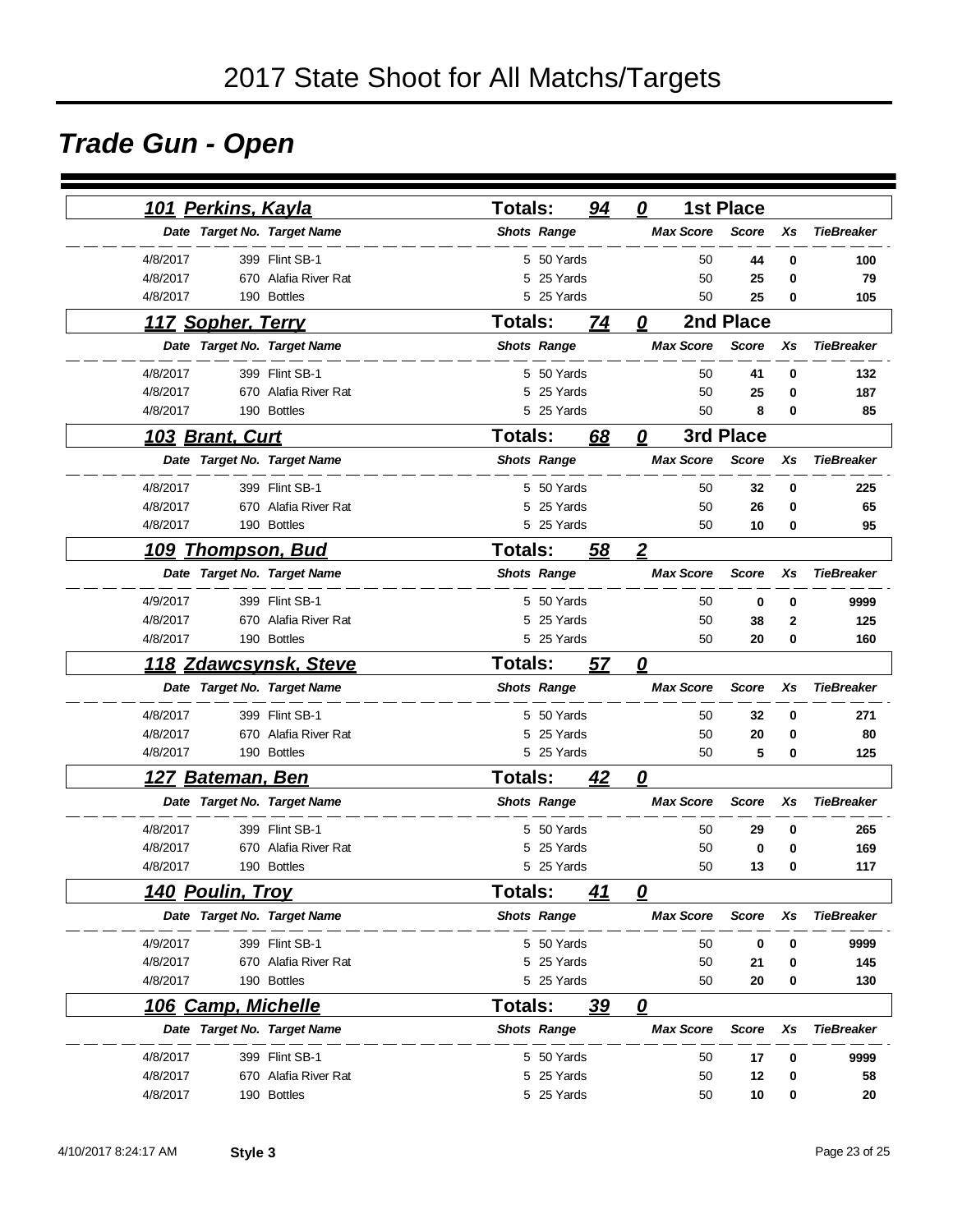|          | 107 Meifelt, Mark         |                             | Totals: |                    | <u>31</u> | <u>0</u>         |              |          |                   |
|----------|---------------------------|-----------------------------|---------|--------------------|-----------|------------------|--------------|----------|-------------------|
|          |                           | Date Target No. Target Name |         | <b>Shots Range</b> |           | <b>Max Score</b> | <b>Score</b> | Xs       | <b>TieBreaker</b> |
| 4/9/2017 |                           | 399 Flint SB-1              |         | 5 50 Yards         |           | 50               | 0            | $\Omega$ | 9999              |
| 4/9/2017 |                           | 670 Alafia River Rat        |         | 5 25 Yards         |           | 50               | 7            | 0        | 94                |
| 4/9/2017 |                           | 190 Bottles                 |         | 5 25 Yards         |           | 50               | 24           | 0        | 150               |
|          | <u>133 Watson, Melvin</u> |                             | Totals: |                    | <u>9</u>  | 0                |              |          |                   |
|          |                           | Date Target No. Target Name |         | <b>Shots Range</b> |           | <b>Max Score</b> | <b>Score</b> | Xs       | <b>TieBreaker</b> |
| 4/9/2017 | 399                       | Flint SB-1                  |         | 5 50 Yards         |           | 50               | 0            | 0        | 9999              |
| 4/8/2017 |                           | 670 Alafia River Rat        |         | 5 25 Yards         |           | 50               | 9            |          | 155               |
| 4/9/2017 |                           | 190 Bottles                 |         | 5 25 Yards         |           | 50               | 0            | 0        | 9999              |
|          |                           | 120 Burgess, Michelle       | Totals: |                    | 5         | 0                |              |          |                   |
|          |                           | Date Target No. Target Name |         | <b>Shots Range</b> |           | <b>Max Score</b> | <b>Score</b> | Xs       | <b>TieBreaker</b> |
| 4/9/2017 |                           | 399 Flint SB-1              |         | 5 50 Yards         |           | 50               | 0            | $\Omega$ | 9999              |
| 4/9/2017 | 670                       | Alafia River Rat            |         | 5 25 Yards         |           | 50               | 0            | 0        | 9999              |
| 4/9/2017 |                           | 190 Bottles                 |         | 5 25 Yards         |           | 50               | 5            | 0        | 9999              |

#### *Woodswalk - Juniors*

|          | 129 Richards, Landon        | Totals:<br><u>60</u> | 0                  | <b>1st Place</b> |     |                   |
|----------|-----------------------------|----------------------|--------------------|------------------|-----|-------------------|
|          | Date Target No. Target Name | <b>Shots Range</b>   | Max Score Score Xs |                  |     | TieBreaker        |
| 4/8/2017 | 810 Woods Walk - Juniors    | 20 N/A               | 145                | 60               | 0   | 45                |
|          | 128 Richards, Leah          | Totals:<br><u>35</u> | 0                  | 2nd Place        |     |                   |
|          | Date Target No. Target Name | <b>Shots Range</b>   | <b>Max Score</b>   | Score            | Xs. | <b>TieBreaker</b> |
| 4/8/2017 | 810 Woods Walk - Juniors    | 20 N/A               | 145                | 35               | 0   | 68                |

#### *Woodswalk - Ladies*

| <u>101 Perkins, Kayla</u>     |                         | Totals:<br><u>110</u> |    | 0 |           | 1st Place          |                         |                   |
|-------------------------------|-------------------------|-----------------------|----|---|-----------|--------------------|-------------------------|-------------------|
| Date Target No. Target Name   |                         | <b>Shots Range</b>    |    |   | Max Score | Score Xs           |                         | <b>TieBreaker</b> |
| 4/8/2017                      | 800 Woods Walk - Ladies | 20 N/A                |    |   | 145       | 110                | - 0                     | 23                |
| <u> 120 Burgess, Michelle</u> |                         | Totals:               | 85 | 0 |           | 2nd Place          |                         |                   |
| Date Target No. Target Name   |                         | <b>Shots Range</b>    |    |   |           | Max Score Score Xs |                         | <b>TieBreaker</b> |
| 4/8/2017                      | 800 Woods Walk - Ladies | 20 N/A                |    |   | 145       | 85                 | $\overline{\mathbf{0}}$ | 33                |
| 106 Camp, Michelle            |                         | 60<br><b>Totals:</b>  |    | 0 |           | 3rd Place          |                         |                   |
| Date Target No. Target Name   |                         | <b>Shots Range</b>    |    |   | Max Score | Score              | Xs                      | <b>TieBreaker</b> |
| 4/9/2017                      | 800 Woods Walk - Ladies | 20 N/A                |    |   | 145       | 60                 | $\bf{0}$                | 40                |